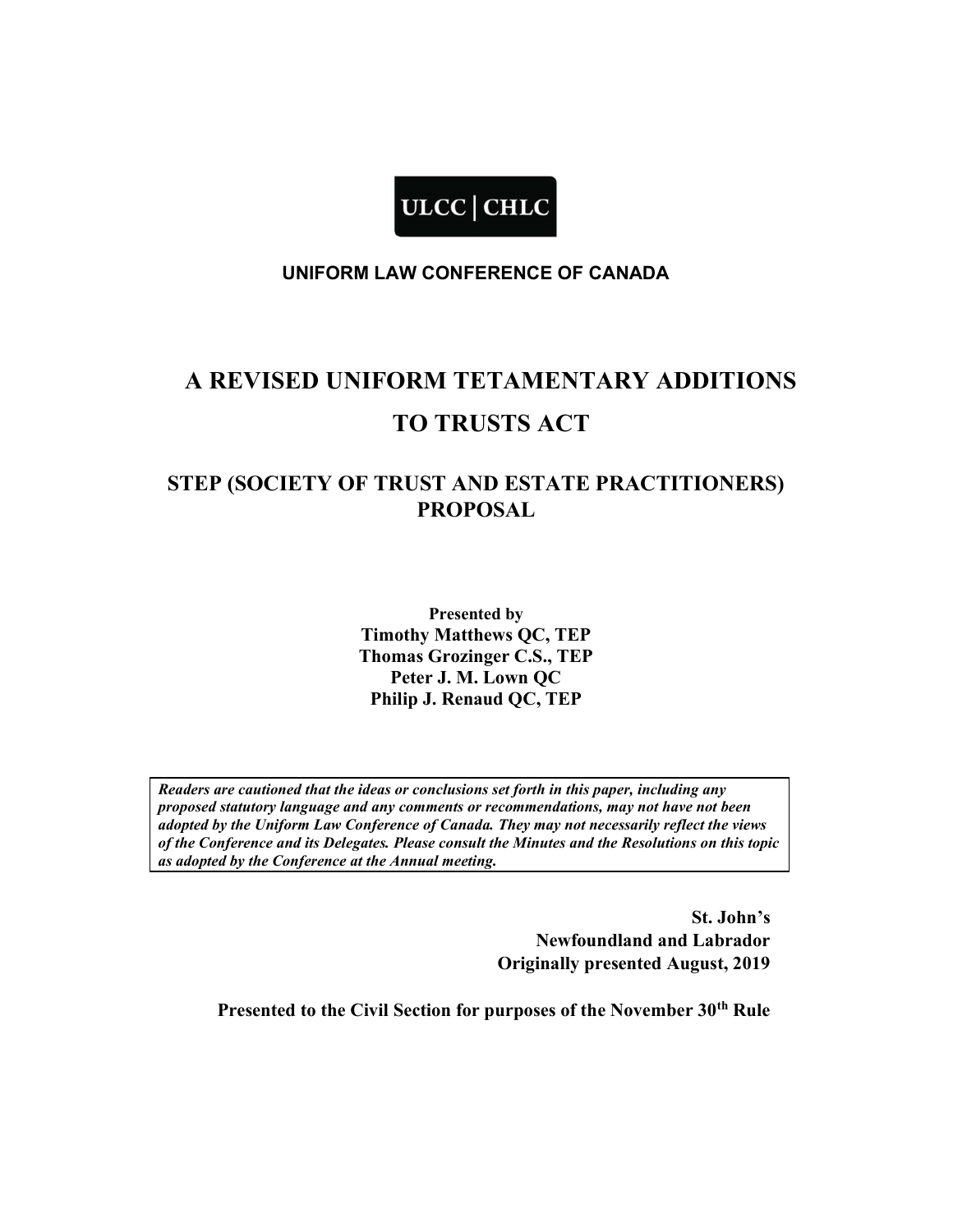This document is a publication of the Uniform Law Conference of Canada. For more information, please contact info@ulcc-chlc.ca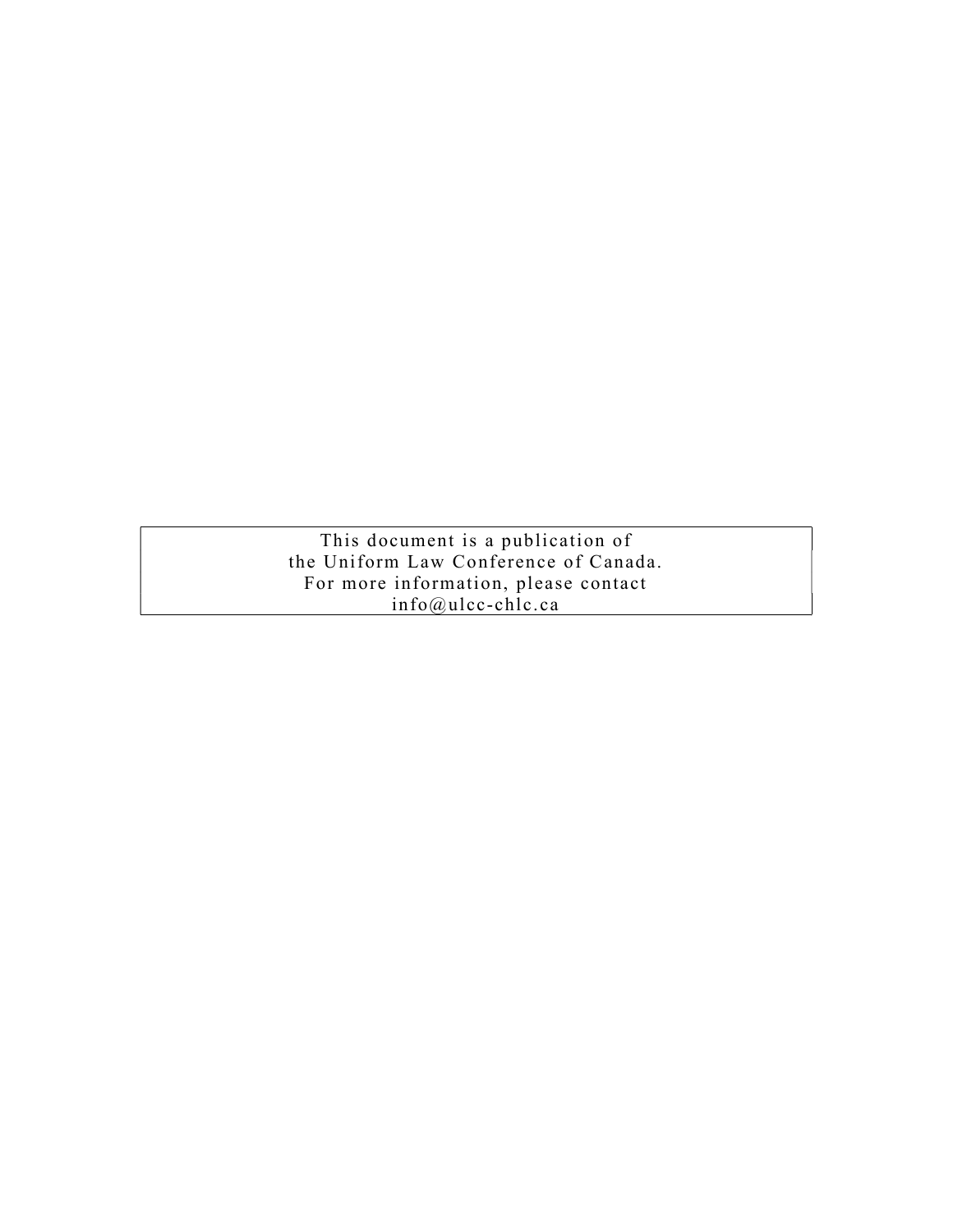# Introduction

[1] The Conference of Commissioners on Uniformity of Legislation in Canada (now the Uniform Law Conference of Canada; herein referred to as the "ULCC") presented a draft Testamentary Additions to Trusts Act which followed very closely the text of the model American Uniform Act, but broke it down into a number of sections and subsections in an effort to facilitate the reading and understanding of the Bill. The Testamentary Additions to Trusts Act (the "Act") was adopted and recommended at Vancouver, British Columbia, August  $26<sup>th</sup>$  to August  $30<sup>th</sup>$ , 1968. The Uniform Act was adopted only in the Yukon. In addition, Quebec does not restrict the ability to have a pour over will. This has been clearly set out in Quebec legislation since at least 1994, when article 1293 of the Civil Code of Quebec (the "CCQ") came into force. Art. 1293 CQQ reads in part that, "any person may increase the trust patrimony [i.e. net asset base of the trust] by transferring property to it by contract or by will."

# Pour Over Wills

[2] A "pour-over" clause is a provision in a will whereby the testator purports to make a gift of some or all of their estate to an existing trust. In the United States, it is relatively common to transfer one's assets to a trust, sometimes called a "revocable living trust", for the purpose of managing one's assets during life. On the death of the settlor of the trust, replacement trustees are appointed, and the property is divided among the deceased's heirs pursuant to the terms of the trust or held on further trusts for the next generation. These trusts are used in the U.S. for probate avoidance as well as for U.S. tax reasons. As part of the planning, the testator will usually complete a "pour-over" will, directing that, upon death, any assets still owned personally by the testator at the date of death are then transferred to the *inter vivos* trust. As a result, the trust becomes the main "testamentary" instrument which distributes all the assets upon the testator's death.

[3] Where the *inter vivos* trust is irrevocable and not subject to being amended or altered in any particular, no problem arises at common law either in the United States, England and Wales or the common law jurisdictions in this country. However, where the trust is amendable or revocable, the courts have held that a gift in a will cannot pour over to be held by the trustees based on the amendments to the trust because the effect would be to permit the settlor (testator) to have effectively amended his or her will without complying with wills legislation. The ULCC in its 1967 study leading to the final report in 1968 explained the issue this way:

[4] In Re Playfair, [1951] Ch. 4 A, the testator, by his will left £20,000 to T, the trustee of an *inter vivos* trust made by him in 1888, to be "held by them on the trusts of the said settlement." The *inter vivos* trust was irrevocable. During argument, attention was directed to the point whether the legacy was an accretion to the sum settled by the *inter* vivos trust or whether the terms of the trust were incorporated in the will as to this £20,000, i.e. a referential trust. It made a difference because A's son who took under the inter vivos trust predeceased the testator but he had a vested interest under the trust. If the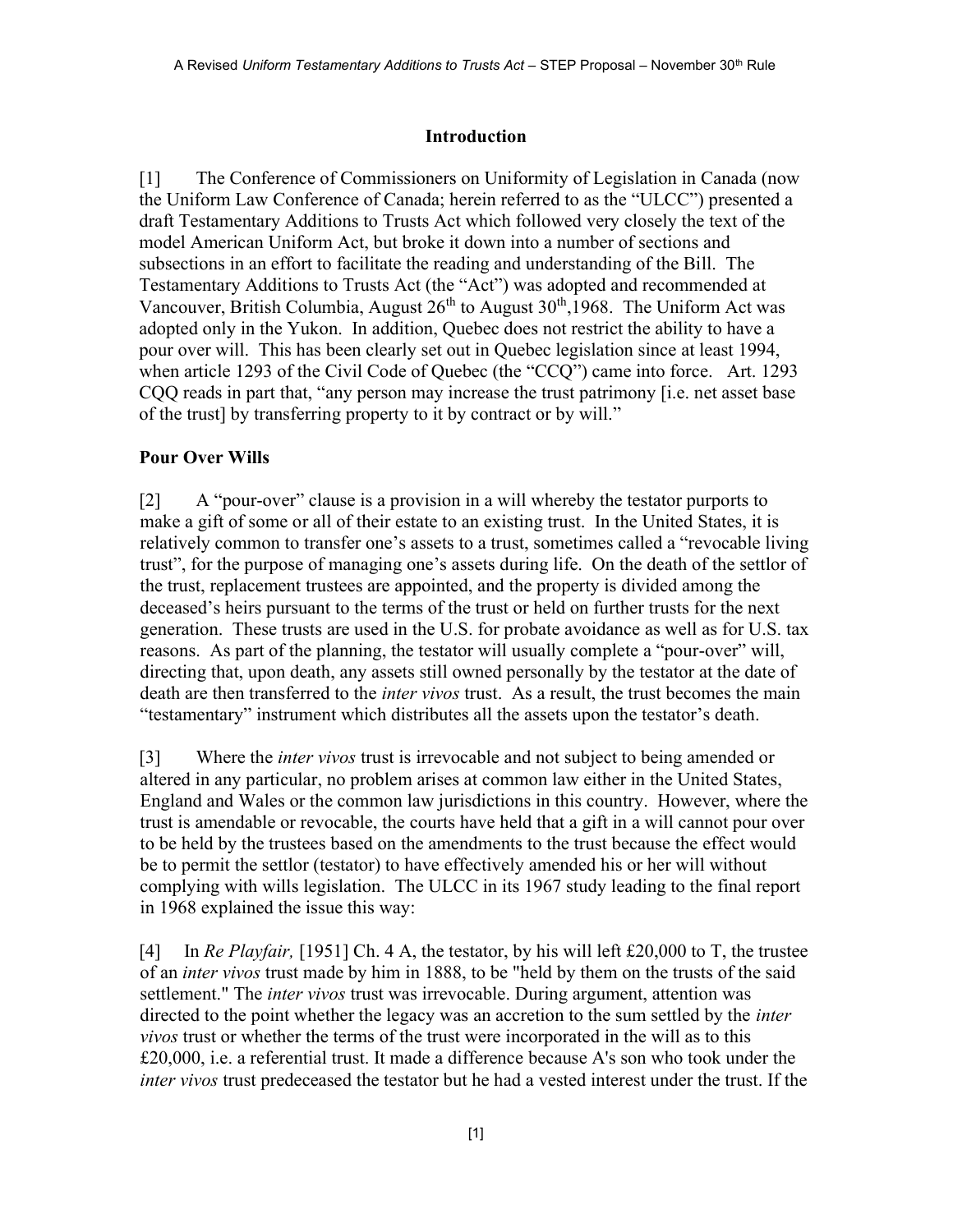$£20,000$  fell to be distributed under the will, as the law then stood in England, there would have been a lapse. The court held that the legacy was an accretion to the inter vivos trust and the son's estate was entitled to the legacy. In the judgment no reference was made to the doctrine of incorporation by reference. This was significant as will be seen in what follows in this report.

[5] Difficulty arises if we assume the same factual situation as in Re Playfair, except that the *inter vivos* trust was revocable. The courts here get into a conceptual snarl in applying the doctrine of incorporation by reference: see In re Edwards' Will Trusts, [1948) Ch. 440; In re Schintz' Will Trusts, Lloyds Bank Ltd. v. Moreton, [1951) Ch. 870. The doctrine of incorporation by reference is a probate doctrine and enables documents to be included as part of a will even though not executed in accordance with the formalities prescribed by the Wills Act. The prerequisites in applying the doctrine are: (1) that the reference in the will must show that the testator intended to incorporate the extrinsic document into the will; (2) the language of the will must be such that it refers to the extrinsic document as one already in existence at the time of the execution of the will; (3) the reference in the will must be sufficiently specific that it identifies the extrinsic document with reasonable certainty; (4) the document offered must be proven satisfactorily to be the one referred to in the will; and (5) there must be satisfactory proof that the document was actually in existence at the time of the execution of the will: see Allen v. Maddock (1858), 11 Moore P.C. 427.

[6] It is clear law that a document not existing in unalterable form at the date of the execution of the will cannot be incorporated into the will. The Courts have stated that a testator cannot by his will create for himself a power to dispose of his property by an instrument not executed as a will or codicil: *Johnson v. Ball* (1851), 5 DeG. & Sm. 85; In Bonis Smart, [1902] p. 238. One wonders what special magic lies in the formalities prescribed for the execution of wills as contrasted with those concerning inter vivos trusts. The fact that the settlor is parting with his property during his lifetime is a matter sufficiently serious to ensure that the proprieties are observed.

[7] The fact remains, however, that the Anglo-Canadian courts will not permit a legacy to a revocable *inter vivos* trust even though the trust remains unaltered and unrevoked up to the death of the testator.

# Re Kellogg Estate and Quinn Estate

[8] Two recent decisions of the British Columbia Court of Appeal, (Re Kellogg) Estate, 2013 BCSC 2292 (CanLII); Kellogg Estate v. Kellogg, 2015 BCCA 203 (CanLII); and The Estate of John Brian Patrick Quinn 2018 BCSC 365 (CanLII); 2019 BCCA 91) reiterate the principle that pour over provisions in wills to an amendable trust are not valid in the common law provinces of Canada.

[9] The Re Kellogg decision dealt with a US pour over will to a US *inter vivos* trust. The will was challenged on the basis that a pour-over clause in a will is not valid in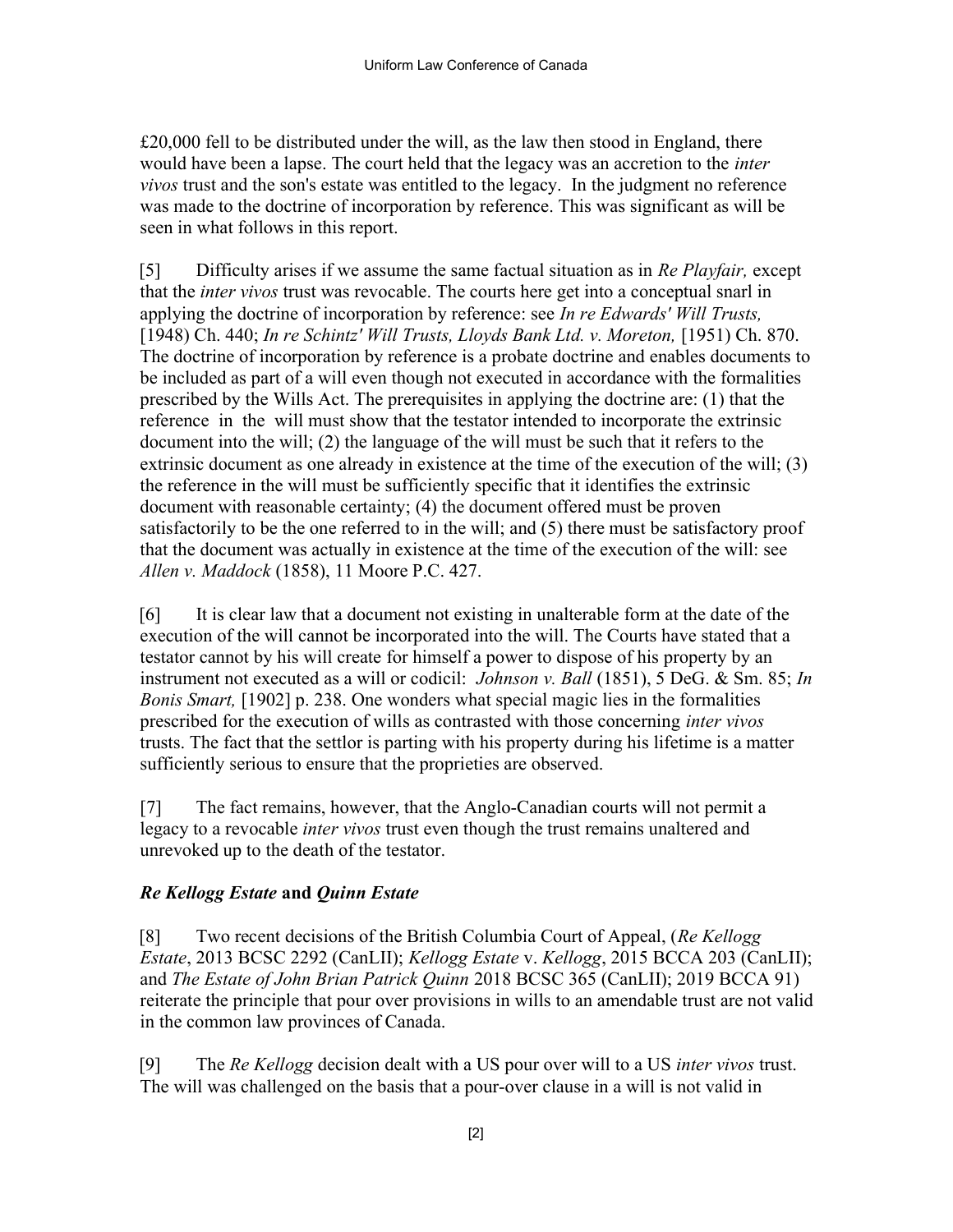British Columbia. The law of British Columbia applied to the disposition of real property situated in the province. The court held that the pour-over clause was not effective because it referred to future amendments of the trust as it was possible to amend the trust to provide different beneficiaries. The gift could not pour over to be held by the trustees based on the amendments to the trust because the effect would be to permit the settlor (testator) to have effectively amended his will without complying with wills legislation.

[10] Similarly, in the *Quinn Estate*, the questioned clause in the will provided that the residue of the deceased's Canadian estate was to "pour-over" to a revocable, amendable, inter vivos family trust which was settled by the deceased and his spouse approximately one month before the execution of the will. The court held that to allow the assets to pour over to the trust would have the effect of permitting the testator to essentially amend his will without complying with the formalities of execution for a valid will. The court also held that the rectification provisions of the BC Wills, Estates and Succession Act could not be used to allow a distribution to an amendable *inter vivos* trust. In this case, the will was validly executed in accordance with the Act; the court was not being asked to rectify an improperly executed will.

[11] It is now clear that testamentary additions to amendable trusts are not going to be allowed in the common law provinces of Canada without enabling legislation.

[12] Historically, these types of trusts were not commonly used in Canada. Under Canadian income tax law, when a person transfers an asset to a trust, he or she is deemed to have sold it, which could give rise to significant income tax on the accrued capital gains. However, there are now several exceptions to this rule under the *Income Tax Act*, including alter ego trusts, joint spousal trusts and common law partner trusts, which allow the settlor to roll assets into the trust on a tax deferred basis.

[13] Given the prevalence of Canada/US cross border planning both with US citizens owning property in Canada, and dual US/Canadian citizens living in Canada or the United States, practitioners often encounter US pour-over wills, or Canadian wills that include pour-over provisions for US citizens, or for the benefit of US beneficiaries. Accordingly, the use of *inter vivos* trusts for estate planning in Canada has become more common in Canada since the publication of the 1968 Act, and therefore the use of a "pour-over" clause in a will is a necessary estate planning tool that requires enabling legislation.

[14] If a testator chooses to have his or her entire estate distributed in accordance with an amendable inter vivos trust, he or she should be able to add property to the trust through his or her will. Testators should be able to order their affairs according to their intentions with certainty, knowing that their intentions will be carried out.

[15] Given the prevalence of alter ego, joint spousal and common law partner trusts, and due to the change in taxation of testamentary trusts, the Conference has approved the 1968 policy and recommends the Testamentary Additions to Trusts Act approved by the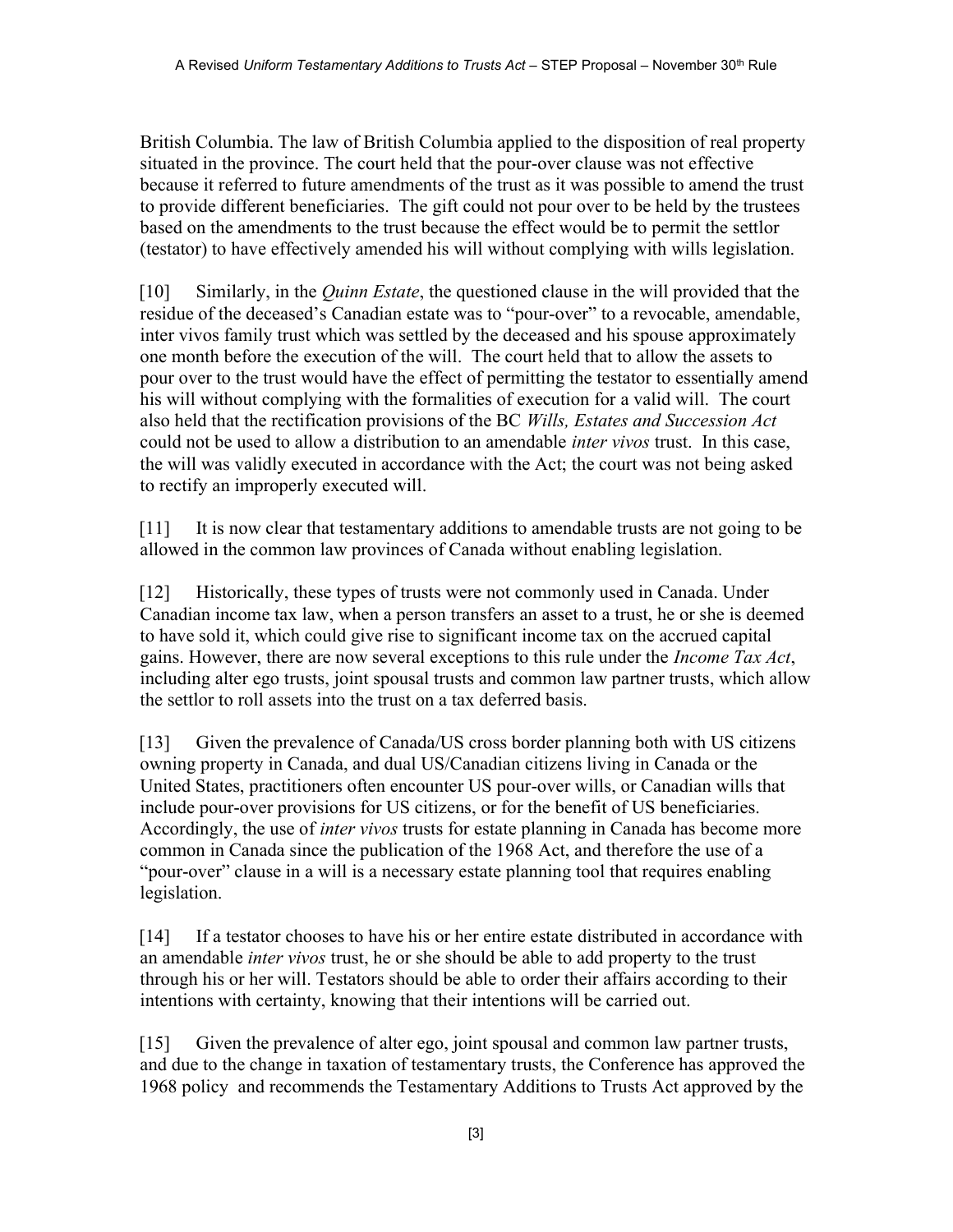ULCC in 1968, with some amendments to reflect the developments in estate law over the last 50 years, be recommended to the jurisdictions for adoption.

[16] The Act is divided into 5 sections

[17] Section 1 defines terms used in the Act.

[18] Section 2 allows a testator to make a testamentary disposition to a trust established or to be established. It may be established by the testator, by the testator and some other person or persons or by some other person or persons, if the trust is identified in the will. The terms of the trust must be identified in a written instrument executed before or currently with the execution of the will. A gift may also be made to a trust contained in the valid will of a person who has predeceased the testator.

[19] Subsections (2) and (3) of section 2 make it clear that additions to a trust may be made through designation of a trust as a beneficiary outside a will, including life insurance, RRSP's, RRIF's, TFSA's, pensions, and other instruments in which a person may designate a beneficiary. Subsection (2) was in the original Act; subsection (3) is new, as is the definition of "plan" in section 1.

[20] Subsection (4) of section 2 states that the disposition made under subsection (1) shall not be invalid because the trust is amendable or revocable or was amended after the execution of the will or after the death of the testator.

[21] Section 3 provides that property be administered and disposed of in accordance with the provisions of the instrument or will setting forth the terms of that trust, and not held as a separate testamentary trust. Amendments to the trust before the death of the testator are valid, and any amendments to the trust after the death of the testator would also be valid unless the will of the testator shows a contrary intent.

[22] Section 4 provides that the revocation or termination of a trust to which a testator has disposed property before the death of the testator shall cause the disposition to lapse.

[23] Section 5 is different from the 1968 section. The 1968 Act provided that the Act was not retroactive. This is changed to allow a pour over disposition in a will made prior to the Act, but only if the testator died after the effective date of the Act.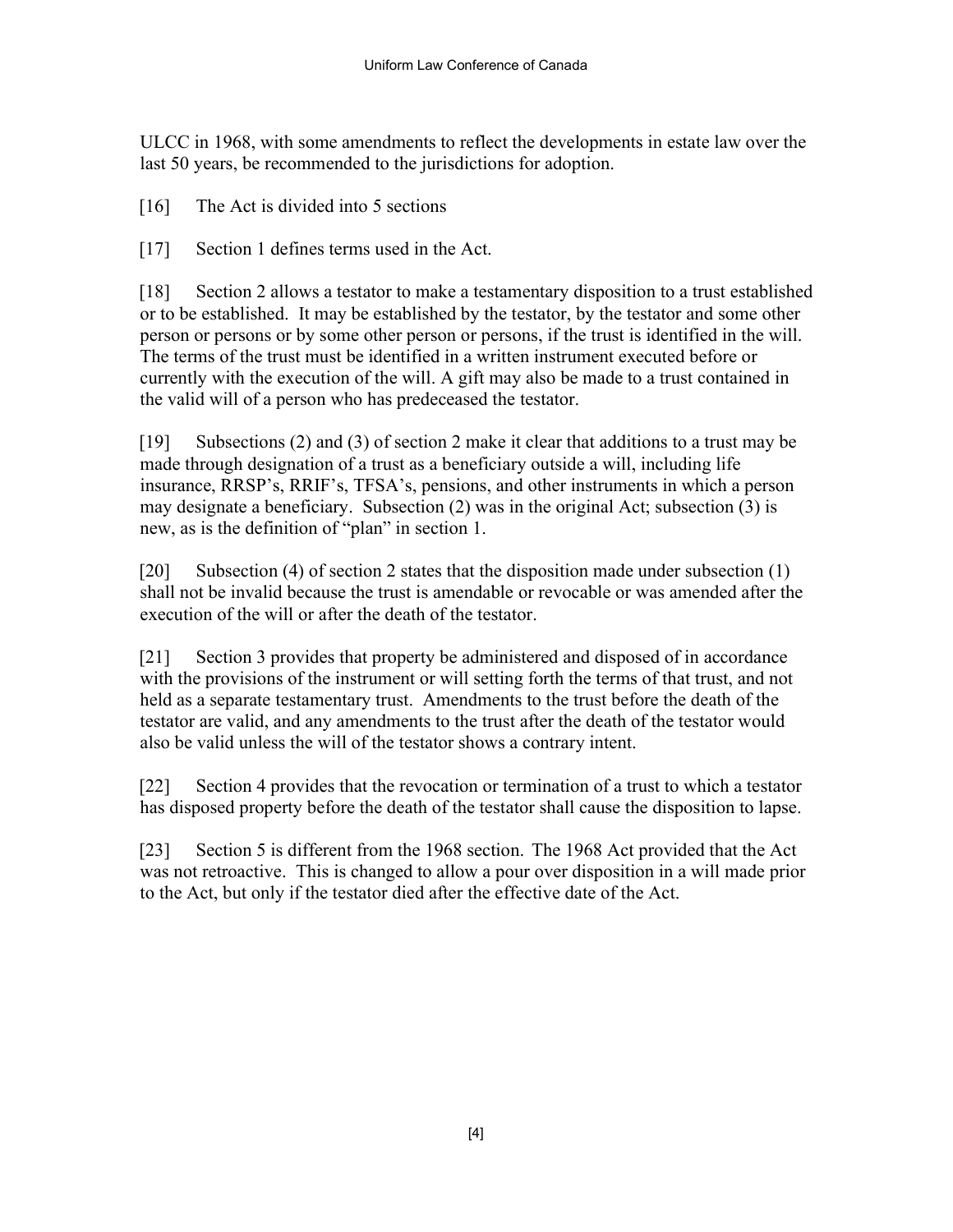# Testamentary Additions to Trusts Act (2019)

### 1. In this Act:

"disposition" includes a bequest, a legacy, a devise and the exercise of a power of appointment;

"plan" means:

a. a pension, retirement, welfare or profit-sharing fund, trust, scheme, contract or arrangement for the benefit of employees, former employees, agents or former agents of an employer or their dependants or beneficiaries, whether created by or pursuant to a statute or otherwise,

b. a fund, trust, scheme, contract or arrangement for the payment of an annuity for life or for a fixed or variable term or under which money is paid for the purpose of providing, on the happening of a specified event, for the purchase of, or the payment of, an annuity for life or for a fixed or variable term, whether created before or after this section comes into force,

c. a registered retirement savings plan or registered retirement income fund as defined in the Income Tax Act (Canada),

d. a Tax Free Savings Account within the meaning of section 146.2 of the *Income Tax Act* (Canada), or

e. a fund, trust, scheme, contract or arrangement prescribed in the regulations.

# Comment:

The definition of "disposition" is intended to update the use of the terms "devise" and "bequest" in the original Act, and to include the use of the exercise of a power of appointment. Each jurisdiction will need to determine whether they wish to retain the reference to devise and bequeath or use another term such as "gift".

The definition of "plan" is included for the purpose of subsection 2(3).

2. (1) A testator may by will make a disposition, the validity of which is determinable by the law of (name of province), to the trustee or trustees of a trust established or to be established

- a. By the testator;
- b. By the testator and some other person or persons; or
- c. By some other person or persons,

if the trust, regardless of the existence, size or character of the corpus thereof, is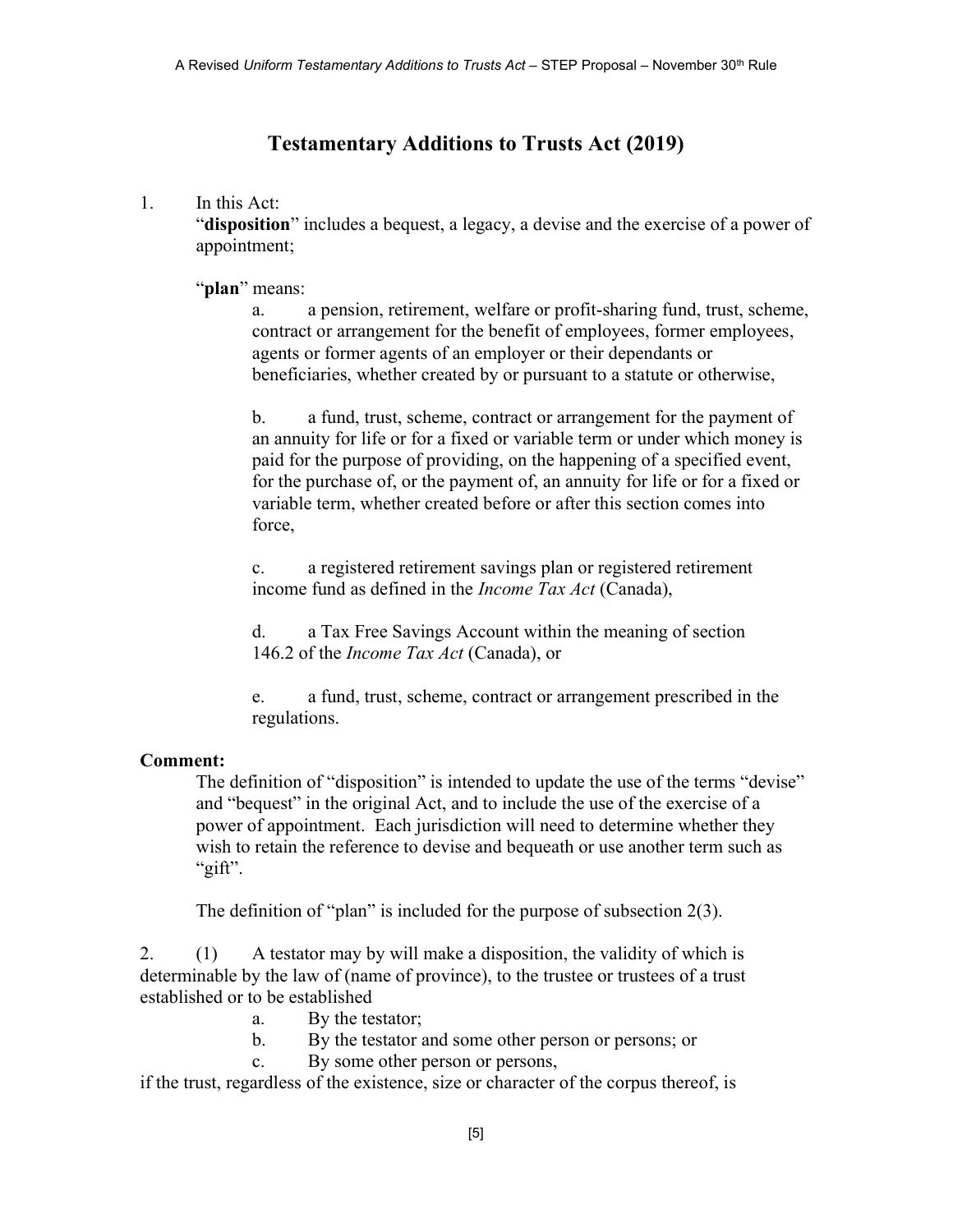identified in the will of the testator and the terms of the trust are set forth;

- d. In a written instrument, other than a will, executed before or currently with the will of the testator; or
- e. In the valid last will of a person who has predeceased the testator.

#### Comment:

The wording removes any doubt that the receptacle trust can be one established not only by the testator or by the testator and another or others, but also by a person or persons other than the testator.

The Act requires that the trust instrument, in the case of a pour-over to an *inter* vivos trust, actually had been executed before or contemporaneously with the will. Parenthetically, it should be noted that where a trust and a pour-over will are executed at the same time as integral parts of an estate plan, testators and their counsel are relieved from the necessity of making certain that the trust has been executed before the pour-over will. The pour-over is valid under this provision as long as the signing of both instruments takes place as part of the same transaction.

The phrase 'or to be established' would seem to contemplate trusts created after the execution of the will, an apparent inconsistency with language which appears later in the Act. Actually, it has a different meaning and was deliberately included for a different reason. It recognizes any distinction which may exist between trusts established by a written instrument and trusts established when the corpus is added sometime after the trust instrument is written (such as an insurance trust) and is intended to cover both situations.

A potentially troublesome problem in the application of the doctrine of independent significance was just how large, relatively speaking, the corpus of a pour-over trust had to be before it was significant enough to support the pourover. The Uniform Act removes any requirement of testing the independent significance of the corpus of the receptacle trust. In fact, it goes much further. It eliminates the necessity that there be a trust corpus. One might ask if the Uniform Act and any other statutes which contain similar language, 'create a new kind of institution, a trust without a corpus'. This is exactly what the Act does, but it is submitted to those who might be troubled by this result, that it is better to have resolved the problem in this way than to perpetuate the doubts and uncertainties about exactly what is required to support a pour-over.

Subsection (1)e validates pour-overs to the testamentary trusts of others, but limits them to trusts contained in the will of a second testator who has predeceased the testator whose will contains the pour-over, thereby eliminating the possibility of a pour-over to a trust contained in an ambulatory will. While it is not at all clear whether the second testator must have predeceased the testator whose will pours over at the time of the execution of the latter's will or at the time of his death, the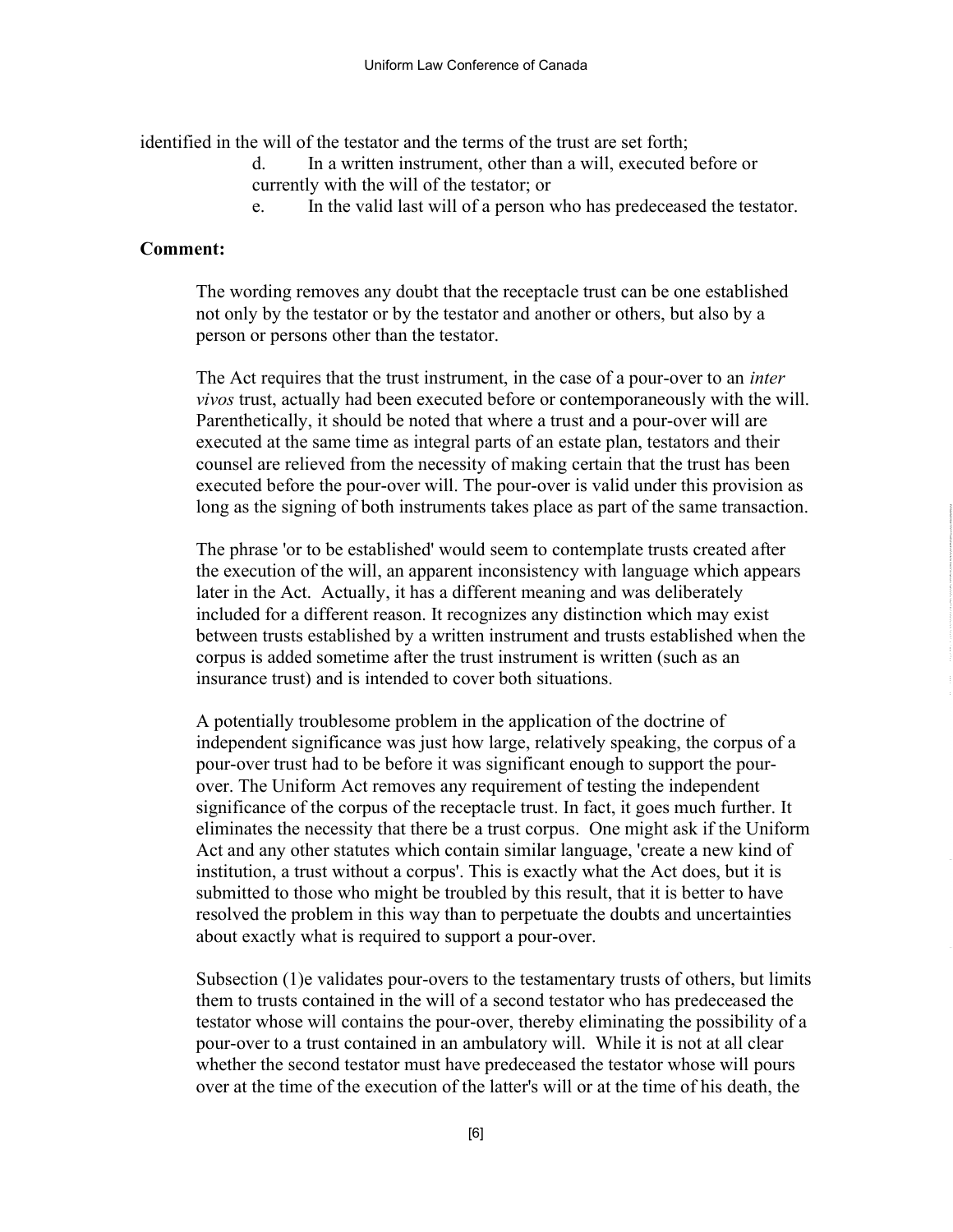sense of the Act would seem to require the first result. First of all, even though a will has been properly executed by a competent testator, it could be argued that its validity does not become certain until it is admitted to probate without contest. Secondly, since it is the intent of the Act to eliminate the possibility of a pourover to an ambulatory will, the only way this can be achieved is to validate pourovers only to wills which can never be changed or revoked because the death of the second testator has intervened.

(2) A trust mentioned in subsection (1) includes a funded or unfunded life insurance trust, notwithstanding that the settlor has reserved any or all rights of ownership of the insurance contract.

#### Comment:

At common law, under the doctrine of independent significance, the retention and control of some or all of the ownership rights in the insurance contracts, leaving the trustee with the mere expectancy of receiving the insurance proceeds on the death of the insured, may have been enough to deprive the insurance trust of the significance it needed to support a pour-over. This provision in the Act wisely removes any question of the validity of a pour-over to such a trust.

(3) A trust mentioned in subsection (1) includes a funded or unfunded trust for the proceeds of a plan, notwithstanding that the settlor has reserved any or all rights of ownership of the plan.

#### Comment:

There has been a substantial increase in estate planning tools that allow assets to pass outside of a will. When the ULCC published its report in 1968, one of the few assets that allowed the designation of a beneficiary in an instrument outside a will was life insurance. We now have the ability to designate a beneficiary of Registered Retirement Savings Plans, Registered Retirement Income Funds, Tax Free Savings Accounts, pensions, annuities, (which are defined above as a "plan") and insurance products such as segregated funds as well as RRSP's and RRIF's that meet the definition of insurance under each jurisdiction's insurance legislation. All of this can be accomplished by the signature of the owner, without the necessity of complying with the formalities of wills legislation.

Section 2(2) of the Act was included for the reason outlined in the comment above on that subsection. The same holds true for a "plan" as defined in section 1. This subsection makes it clear that an addition to a trust may be accomplished by a designation of a trustee of a trust which is intended to hold the proceeds of a plan. Provincial insurance statutes govern the designation of beneficiaries of insurance products. Other provincial statutes govern the designation of beneficiaries of non-life insurance products (for example pensions and bank RRSP's). Each jurisdiction will need to determine which statutes require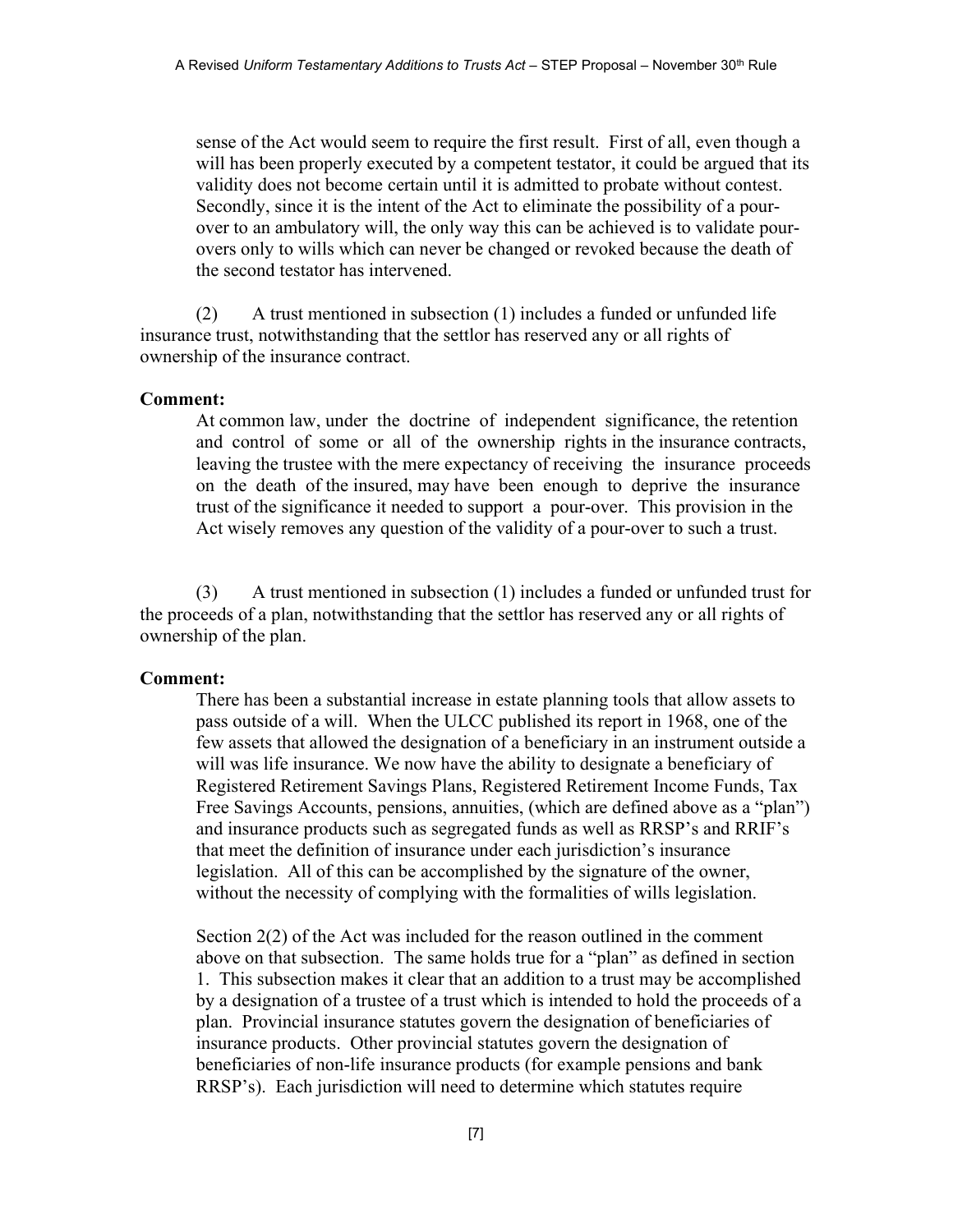amendment to implement the recommendations.

(4) A disposition made under subsection (1) shall not be invalid because the

trust

a. Is amendable or revocable or both; or

b. Was amended after the execution of the will or after the death of the testator.

# Comment:

A pour-over to a revocable, amendable trust is not invalid because the testator amends it during his or her lifetime or another person does so either before or after the testator's death.

3. (1) Where, in accordance with the provisions of section 2, a testator makes a disposition of property to a trustee or trustees, unless the will of the testator otherwise provides, the property so disposed

a. Shall not be deemed to be held under a testamentary trust of the testator but shall become part of the trust to which it is given; and

b. Shall be administered and disposed of in accordance with the provisions of the instrument or will setting forth the terms of that trust.

# Comment:

In brief, there is an actual pour-over and a single, non-testamentary trust results.

The phrase "unless the will of the testator otherwise provides" is included to reserve to the testator the power to provide by his or her will for results other than those contemplated by the provisions which follow it. Without this language, there might have been some doubt as to whether or not the testator was precluded from making other provisions in his or her will.

(2) A trust to which property is disposed by a testator includes

a. Any amendments made thereto before the death of the testator, notwithstanding that the amendments were made before or after the execution of the will of the testator; and

b. Unless the Court, in interpreting the will of the testator, finds that the testator had a contrary intention, any amendments to the trust after the death of the testator.

# Comment:

This language is consistent with the intent of the Act to codify an exception to Wills legislation by validating pour-overs to trusts amended after the execution of the pour-over will, including amendments after the death of the testator.

The testator is presumed to be content with the pour-over trust as it stood at the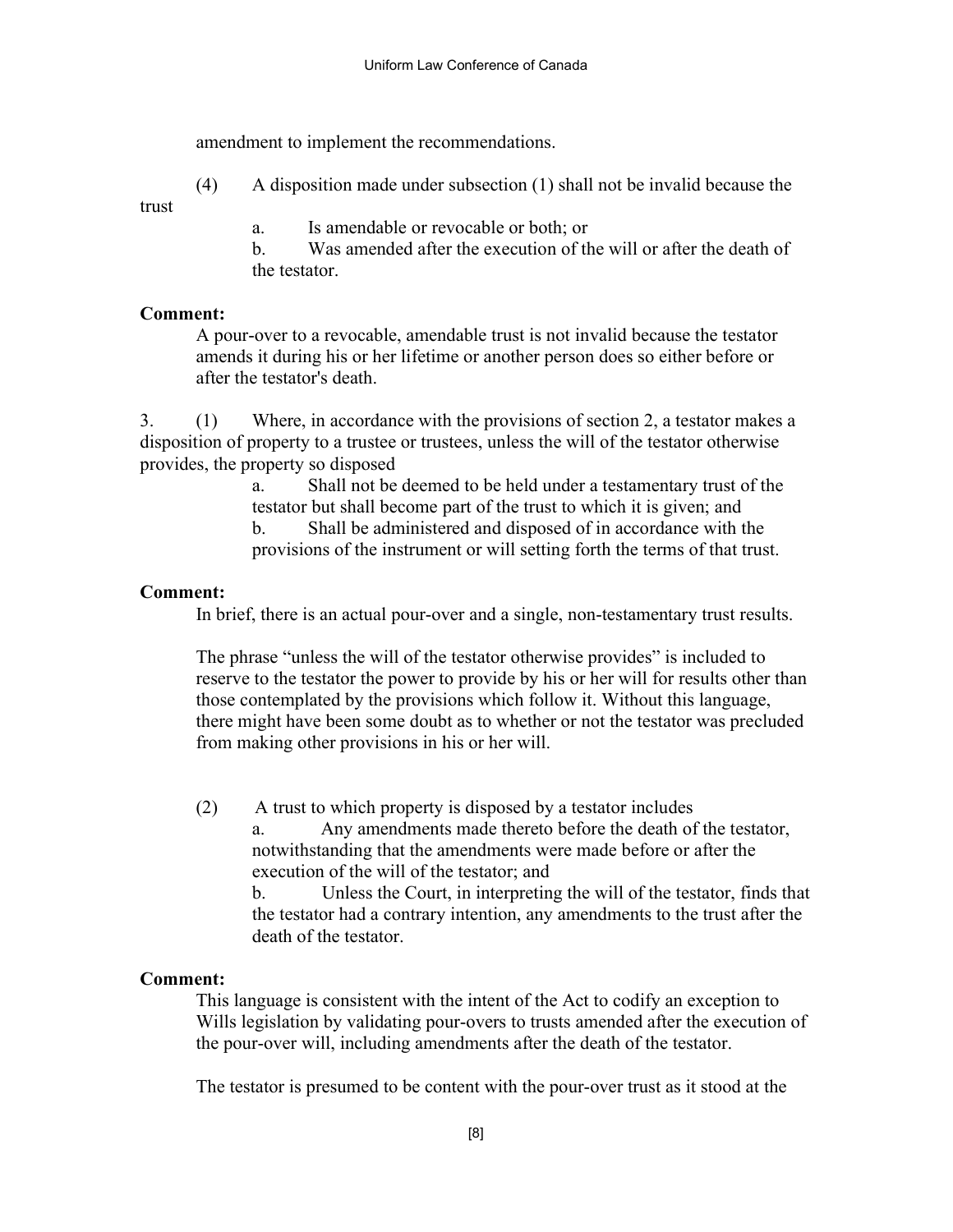time of his or her death. However, in also giving initial efficacy to amendments after the death of the testator, this is a change from the 1968 Act which required that the testator include a provision in the pour-over clause allowing for amendments after the death of the testator. A lay person or inexperienced draftsperson may have inadvertently omitted such words, which might well have created more confusion than now exists in the law. It would certainly have created administrative problems in cases where the will was silent, and the trust was amended after the death of the testator. Subsection 3(2)(b) now provides for initial efficacy of amendments after death, unless the will of the testator shows a contrary intent.

This provision adopts the minority view of the 1968 Commissioners that the burden should be on the testator to provide specifically for a limitation on the pour-over if that was his or her intention.

4. The revocation or termination of a trust to which a testator has devised or bequeathed property before the death of the testator shall cause the disposition to lapse.

### Comment:

If nothing more, this provision should operate as a caveat to a testator and his or her legal counsel to make proper provisions in the will for alternative disposition of the pour-over property unless the testator is content to have the property pass either by intestacy if the residuary clause of the will contains the pour-over or by the residuary clause if it does not.

5. This Act has no effect upon any disposition made in a will of a person who died prior to the effective date of this Act.

# Comment:

Section 5 of the 1968 Act stated that "This Act has no effect upon any devise or bequest made by a will executed prior to the effective date of this Act." The Act was drafted at the time that many of the states in the United States were adopting similar legislation to allow pour-over wills. Practitioners are now encountering US pour-over wills, or Canadian wills that include pour-over provisions for US citizens, or for the benefit of US beneficiaries (such as in the Quinn and Kellogg cases). Therefore section 5 was amended to recognize such pour-over provisions that were signed prior to the effective date of the Act, but only for the wills of persons who die after the effective date of the Act.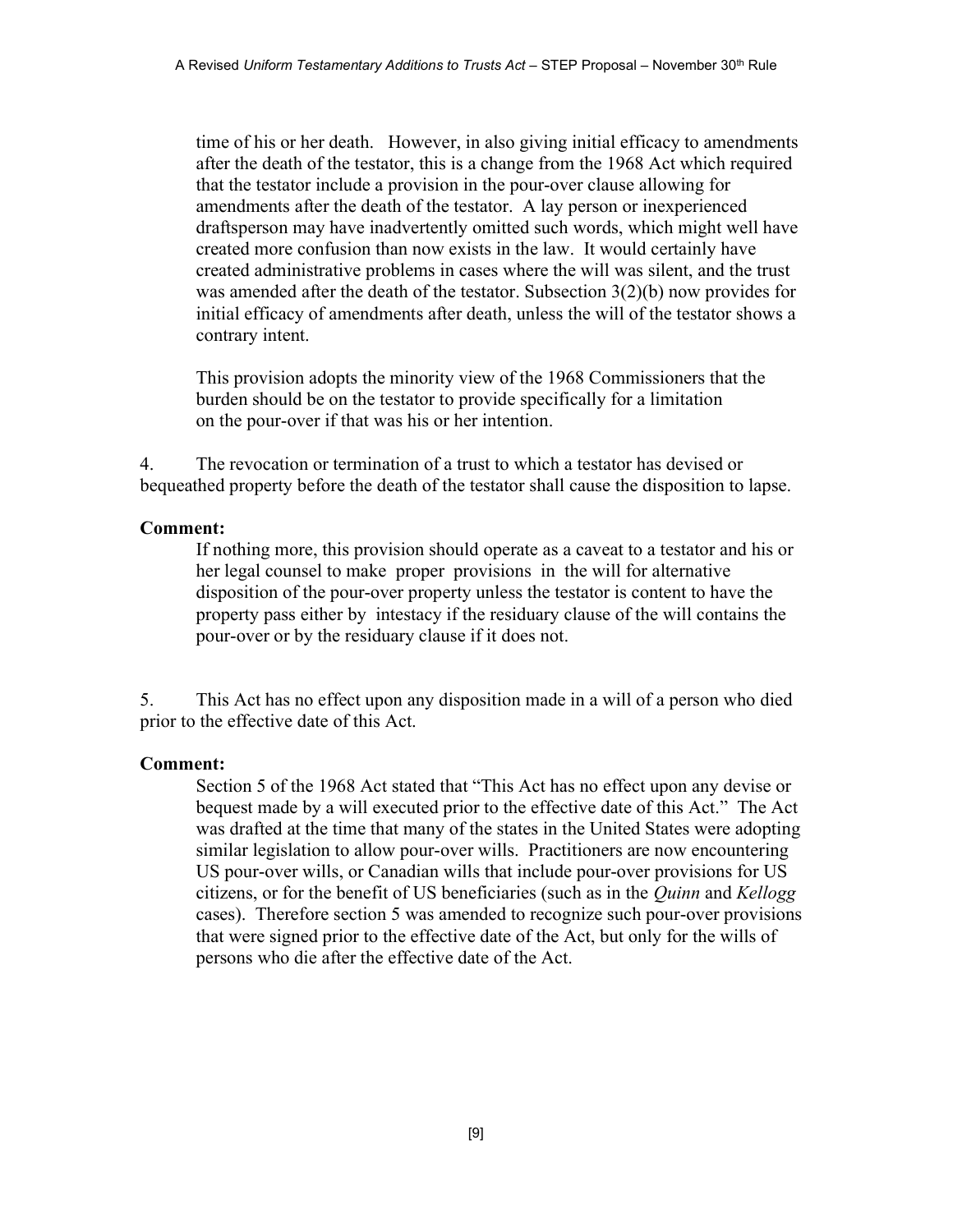# APPENDIX A

# 1967 Proceedings of the Forty-Ninth Annual Meeting of the Conference of Commissioners on Uniformity of Legislation in Canada

(Page 26)

Testamentary Additions to Trusts

Mr. Leal presented the report. of the Ontario Commissioners relating to testamentary additions to trusts (Appendix U, page 207) (See 1966 Proceedings, page 25.) After discussion, the following resolution was adopted:

RESOLVED that the matter of testamentary additions to trusts be referred to the Saskatchewan Commissioners for preparation of a draft Bill, the Commissioners to report at the next meeting of the Conference.

207

# APPENDIX U

(See page 26)

# TESTAMENTARY ADDITIONS TO TRUSTS

The question of testamentary additions to trusts was raised at the 1966 annual meeting of the Conference. After discussion, it was agreed that this subject should be put on the agenda and the Ontario Commissioners were requested to study the subject and to report at the next meeting of the Conference.

It will be admitted at the outset that the problem does not arise frequently in Anglo-Canadian jurisprudence, if one is to judge by the reported cases. This may be attributed to the fact that one sees only the tip of the iceberg, or, again, it may reflect the fact that *inter vivos* trusts are not used as an estate planning device as frequently in this country and in England as they are in the United States. The problem plagued the American courts and estate planners for two decades and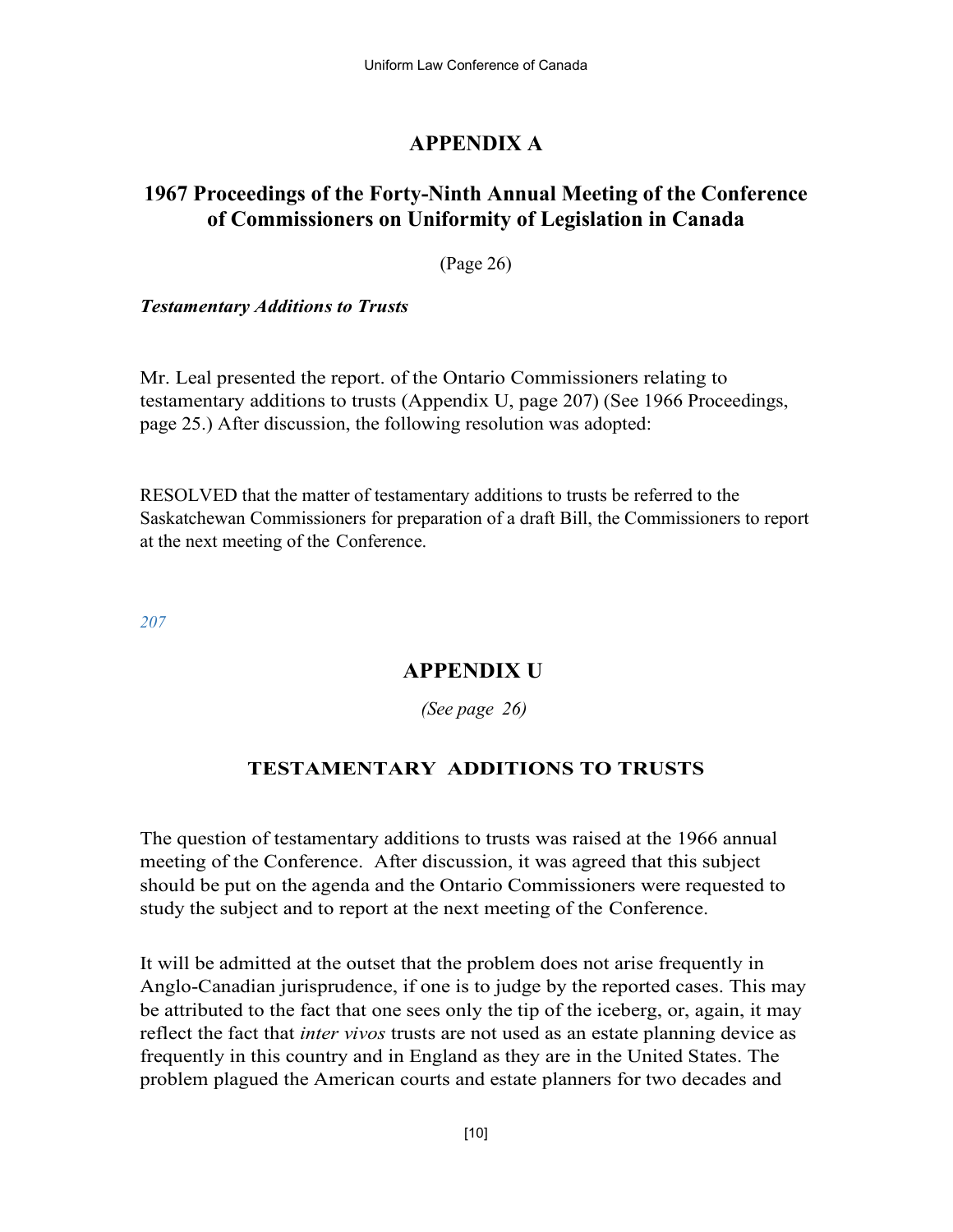loomed so large that between 1953 and 1961 no less than twenty-two states had passed legislation to remedy the deficiencies of the common law. On August 25, 1960, the National Conference on Uniform State Laws approved the Uniform Testamentary Additions to Trusts Act which was approved in the same year by the American Bar Association. A copy of the Uniform Act is appended hereto as Appendix A. In the period between 1961, the first legislative year in which the Uniform Act was available, and 1964 eighteen states, or approximately onethird, have enacted it. Connecticut, which initiated its own legislation in 1953, subsequently repealed it and adopted the Uniform Act.

The factual situation giving rise to the problem is simply stated. A creates an *inter* vivo trust in proper form in favour of B, the beneficiary. A then dies having executed a will in proper form in which he leaves a legacy of \$10,000 to T, the trustee of the inter vivos trust, such legacy to form part of the res of the *inter vivos* trust and to be administered and distributed in accordance with the terms of the trust. Where the inter vivos trust is irrevocable and not subject to being amended or altered in any particular, no problem arises at common law either in the United States, the United Kingdom or the common law jurisdictions in this country.

#### 208

In Re Playfair, [1951] Ch. 4 A, the testator, by his will left £20,000 to T, the trustee of an inter vivos trust made by him in 1888, to be "held by them on the trusts of the said settlement." The *inter vivos* trust was irrevocable. During argument, attention was directed to the point whether the legacy was an accretion to the sum settled by the *inter vivos* trust or whether the terms of the trust were incorporated in the will as to this £20,000, i.e. a referential trust. It made a difference because A's son who took under the *inter vivos* trust predeceased the testator but he had a vested interest under the trust. If the £20,000 fell to be distributed under the will, as the law then stood in England, there would have been a lapse. The court held that the legacy was an accretion to the inter vivos trust and the son's estate was entitled to the legacy. In the judgment no reference was made to the doctrine of incorporation by reference. This was significant as will be seen in what follows in this report.

Difficulty arises if we assume the same factual situation as in Re Playfair, except that the inter vivos trust was revocable. The courts here get into a conceptual snarl in applying the doctrine of incorporation by reference: see In re Edwards' Will Trusts, [1948) Ch. 440; In re Schintz' Will Trusts, Lloyds Bank Ltd. v. Moreton, [1951) Ch. 870. The doctrine of incorporation by reference is a probate doctrine and enables documents to be included as part of a will even though not executed in accordance with the formalities prescribed by the Wills Act. The prerequisites in applying the doctrine are: (1) that the reference in the will must show that the testator intended to incorporate the extrinsic document into the will; (2)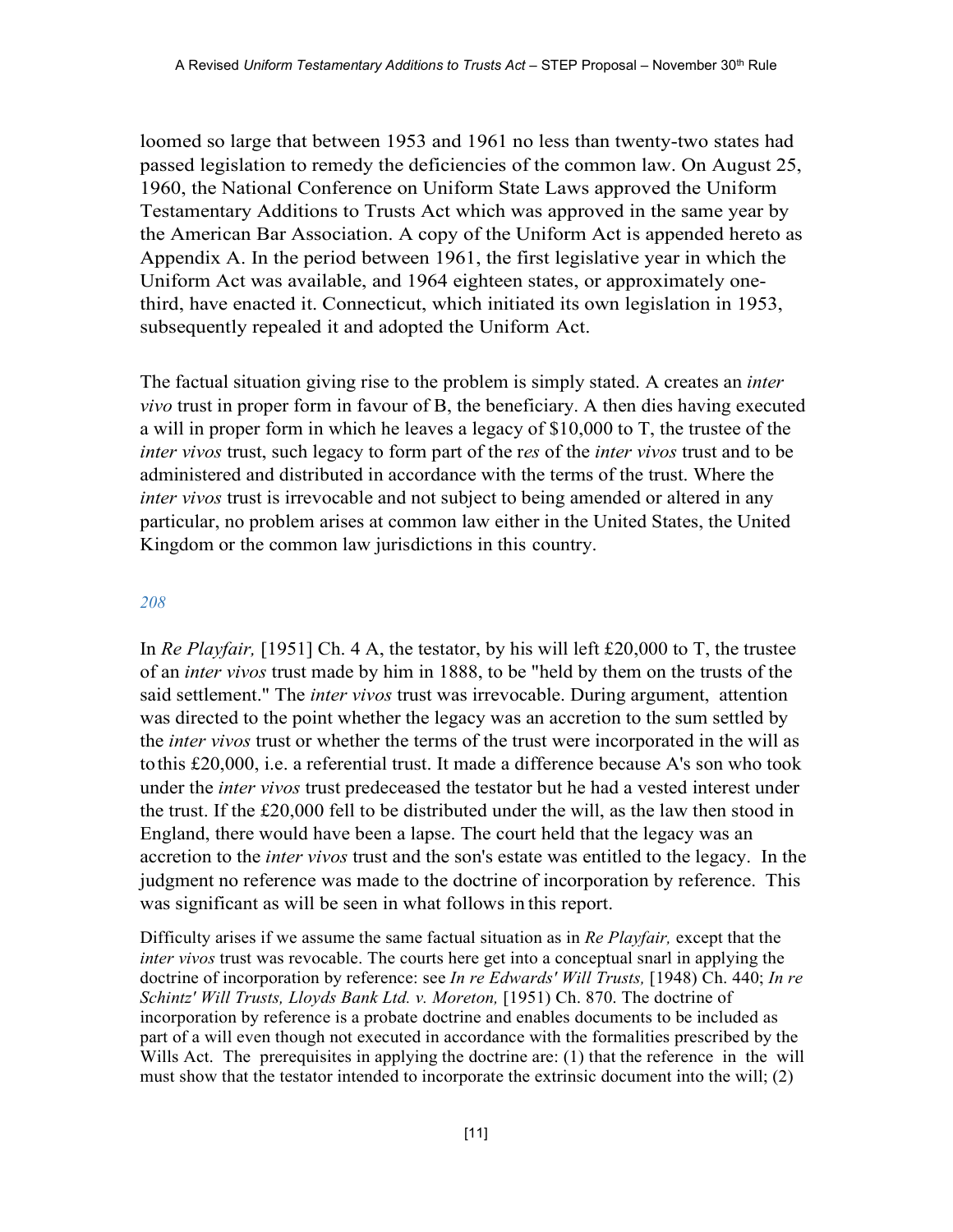the language of the will must be such that it refers to the extrinsic document as one already in existence at the time of the execution of the will; (3) the reference in the will must be sufficiently specific that it identifies the extrinsic document with reasonable certainty; (4) the document offered must be proven satisfactorily to be the one. referred to in the will; and (5) there must be satisfactory proof that the document was actually in existence at the time of the execution of the will: see Allen v. Maddock (1858), 11 Moore P.C. 427.

It is clear law that a document not existing in unalterable form at the date of the execution of the will cannot be incorporated into the will. The Courts have stated that a testator cannot by his will create for himself a power to dispose of his property by an instrument not executed as a will or codicil:

#### 209

Johnson v. Ball (1851), 5 DeG. & Sm. 85; In Bonis Smart, [1902] 238. One wonders what special magic lies in the formalities prescribed for the execution of wills as contrasted with those concerning *inter vivos* trusts. The fact that the settlor is parting with his property during his lifetime is a matter sufficiently serious to ensure that the proprieties are observed.

The fact remains, however, that the Anglo-Canadian courts will not permit a legacy to a revocable *inter vivos* trust even though the trust remains unaltered and unrevoked up to the death of the testator. Some of the American courts, with faltering steps, have upheld the validity of "pour-over" from a will to a revocable inter vivos trust even though the trust has been altered in the period between the date of execution of the will and the death of the testator. This has been accomplished by resorting to the doctrine of "facts of independent significance" or what may amount to the same thing, of "the trust being a legal entity."

The doctrine of "facts of independent significance" is not new in our law. There are a number of instances where the court will resort to extrinsic evidence to establish the identity of a beneficiary or the subject matter of a legacy or a devise For example, if A leaves a legacy of \$1,000 to the person employed as his chauffeur at the date of his death, the court will admit evidence to establish the identity of the legatee. It may not be the same person employed by the testator in that capacity at the date of the execution of the will. The testator is not engaged in the process of discharging one chauffeur and hiring another for the purpose of altering his testamentary disposition. Similarly, the testator who leaves the balance in a designated bank account to a named beneficiary, may deposit and withdraw from that account during his lifetime, thus altering the bequest, without any design on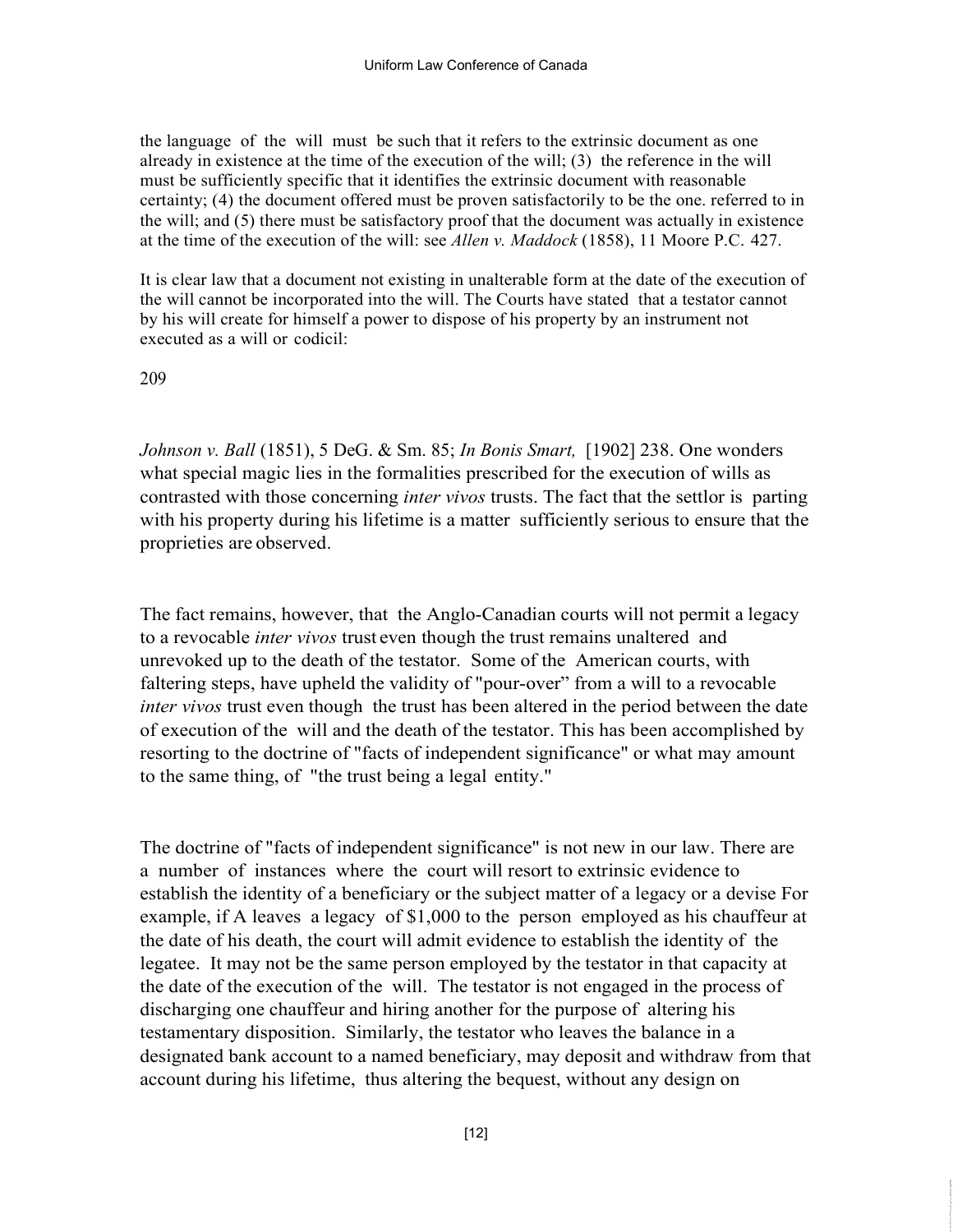changing his will, though this is clearly the result of his conduct. These are facts of independent significance.

The American courts have applied this doctrine to uphold the validity of bequests and devises to revocable *inter vivos* trusts even in those cases where the trust has been amended in the period between the date of the execution of the will and the date of the death of the testator. The existence of the trust as a full- blown legal institution and not an empty shell is a fact of independent significance. It has been posited that if the only purpose served by the extrinsic document is to dispose of property under

### 210

the will, then it has no significance independent of the will and the attempted disposition is invalid because of the failure of the testator to comply with the formalities prescribed by the Wills Act, so far as the extrinsic document is concerned.

In the factual situation posed, it is demonstrably false in any event for the court to say that the testator is seeking to incorporate the terms of the revocable *inter vivos* trust into his will. He may, of course, in a totally different factual situation intend to do just that, but in that event, one ends up with a testamentary trustee(s) administering and distributing a testamentary trust, which in a strikingly different result.

The American courts occasionally have validated a bequest to a revocable *inter vivos* trust on the ground that the trust is a legal entity and therefore capable of receiving a bequest from the will of the testator in the same way as an individual orally other legal entity. The application of this doctrine accomplishes the same result and is conceptually very close to that which validates the legacy on the ground that existence of the trust is a fact of independent significance.

Even the most flexible and venturesome approach adopted by some of the courts in moulding common law principles to evolving situations left some problems unresolved and frustrated the legitimate aspirations of the estate planners. For example, there remained the problem of a legacy to the revocable *inter vivos* trust which was revoked by the testator before bis death but subsequent to the making of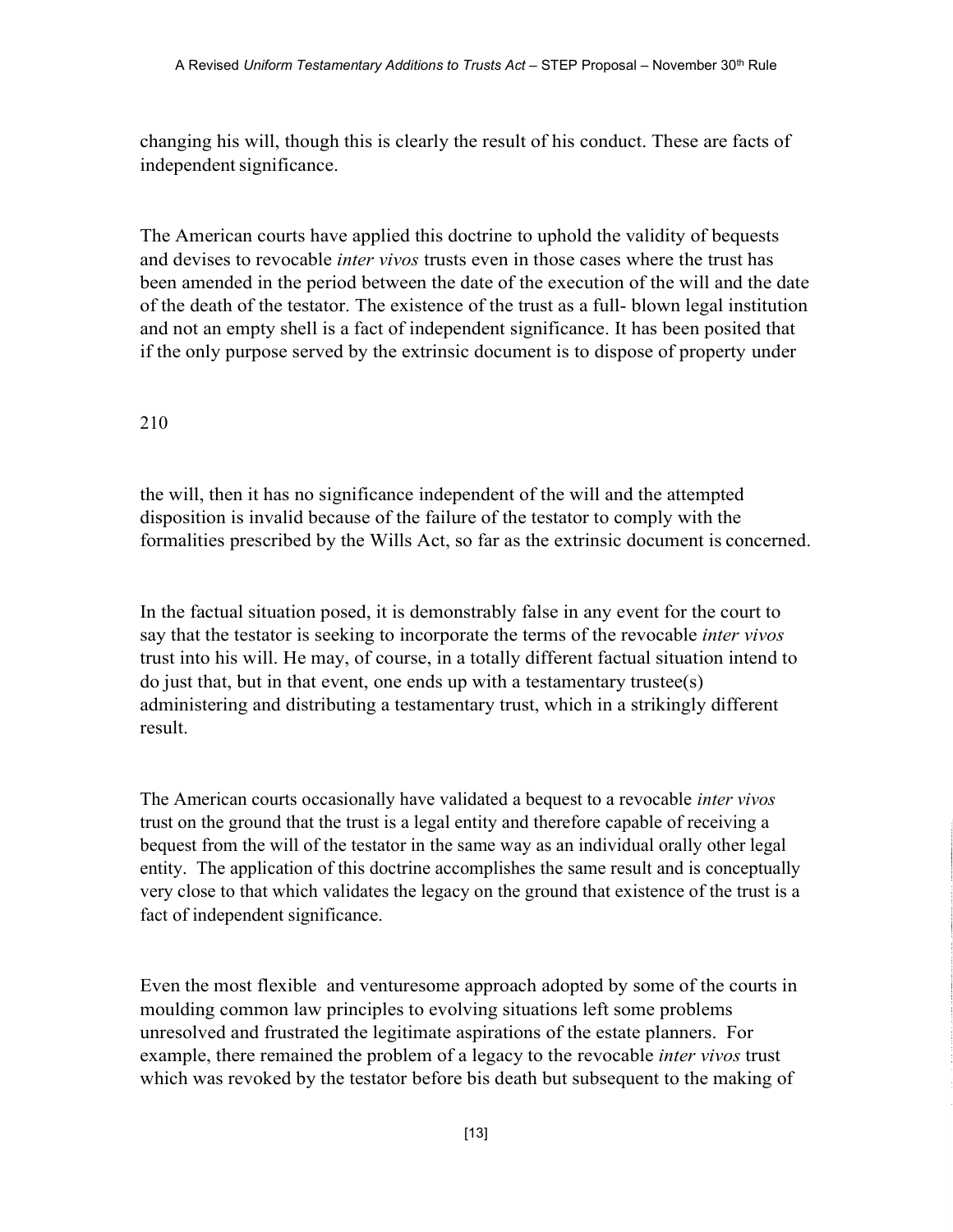the will. A similar difficulty arose when the testator left a legacy to a revocable *inter* vivas trust created by another and the settlor revoked the trust prior to the death of the testator. Would the legacy still be effective if the settler, to whose trust a legacy had been bequeathed, revoked the trust after the death of the testator? These and other unresolved problems are discussed in a helpful monograph by Osgood, "The Law of Pour Overs and the Uniform Testamentary Addition to Trusts Acts" (1964 unpublished).

Osgood's monograph contains an extensive bibliography and the text of a number of the American "pour-over" statutes which predated the Uniform Act. It also contains a phrase by phrase commentary on the provisions of section 1 of the latter Act which is reproduced here to facilitate analysis.

211

"Section 1

'A devise or bequest,

One Commissioner suggested that the Act be broadened to include specifically the exercise of a power of appointment as some states have done. This suggestion was rejected on the ground that the above language include the exercise of a power of appointment by will and that any attempt to include other powers of appointment would create additional problems the Act was not intended to solve.

'the validity of which is determinable by the law of this state,

This phrase was included at the suggestion of Professor Bogert to avoid any question in the conflicts of law area as to whether or not a particular state was attempting to reach out into the laws of other states. The phrase as originally suggested used the word 'determined' which the Committee replaced with 'determinable' so that it was clear that the Act applies not only to accomplished but also to prospective testamentary dispositions as well.

'may be made by a will to the trustee or trustees of a trust established or to be established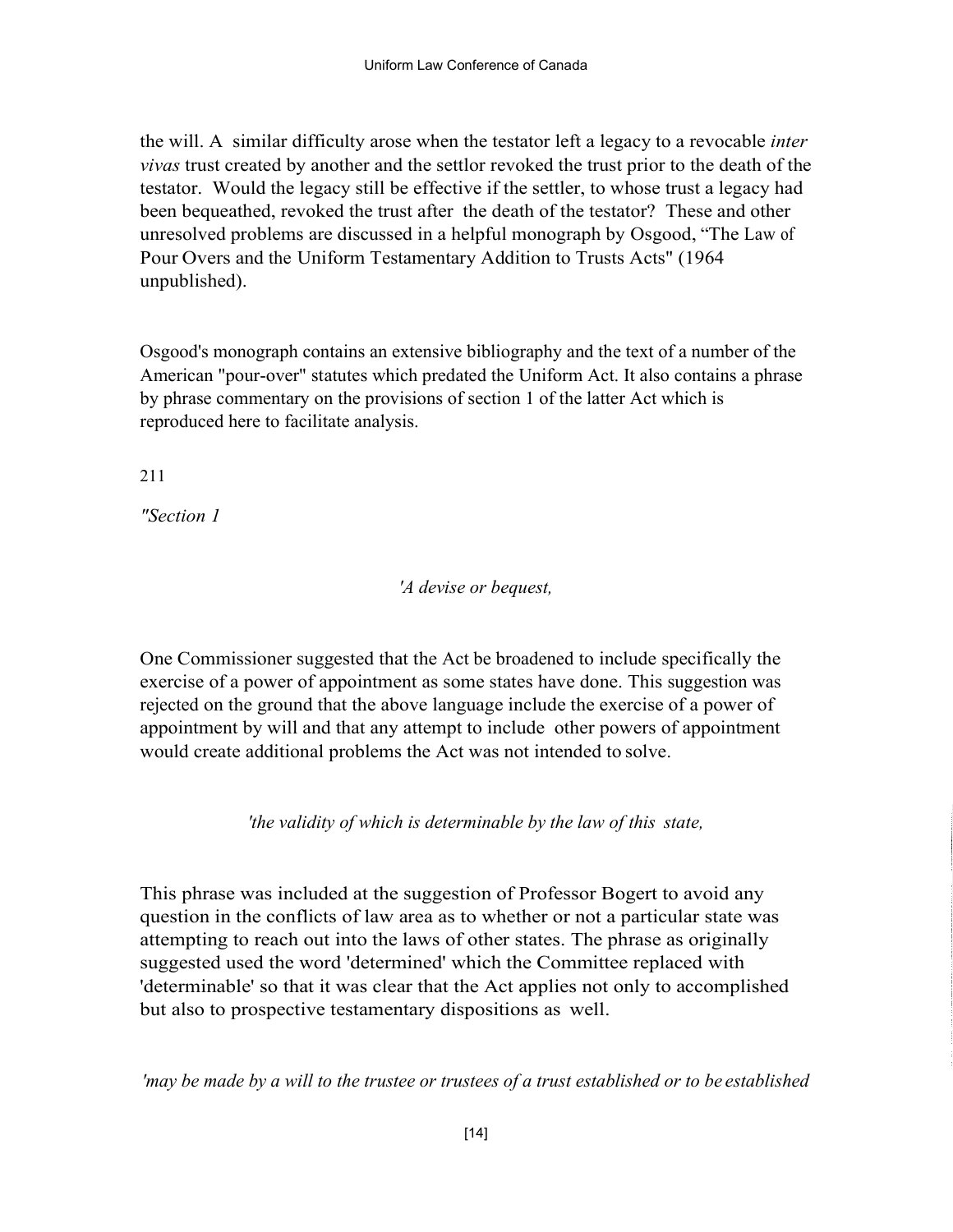The phrase 'or to be established' would seem to contemplate trusts created after the execution of the will, an apparent inconsistency with language which appears later in the Act. Actually, it has a different meaning and was deliberately included for a different reason. It recognizes any distinction which may exist between trusts established by a written instrument and trusts established when the corpus is added sometime after the trust instrument is written, and is intended to cover both situations.

### 'by the testator or by the testator and some other person or persons or by some other person or persons

The original draft of the Act contained the phrase 'by the testator' and/or some other person or persons', which the Committee expanded to its final form, first of all to eliminate the objectionable use of the couplet 'and/or', and secondly, to remove any doubt that the receptacle trust can be one established not only by the testator or by the testator and another or others, but also by a person or persons other than the testator.

#### 212

# '(including a funded or unfunded life insurance trust, although the trustor has reserved any or all rights of ownership of the insurance contracts)

At common law, under the doctrine of independent significance, the retention and control of some or all of the ownership rights in the insurance contracts, leaving the trustee with the mere expectancy of receiving the insurance proceeds on the death of the insured, may have been enough to deprive the insurance trust of the significance it needed to support a pour-over. This provision in the Act wisely removes any question of the validity of a pour-over to such a trust.

'if the trust is identified in the testator's will and its terms are set forth in a written instrument (other than will) executed before or concurrently with the execution of the testator's will.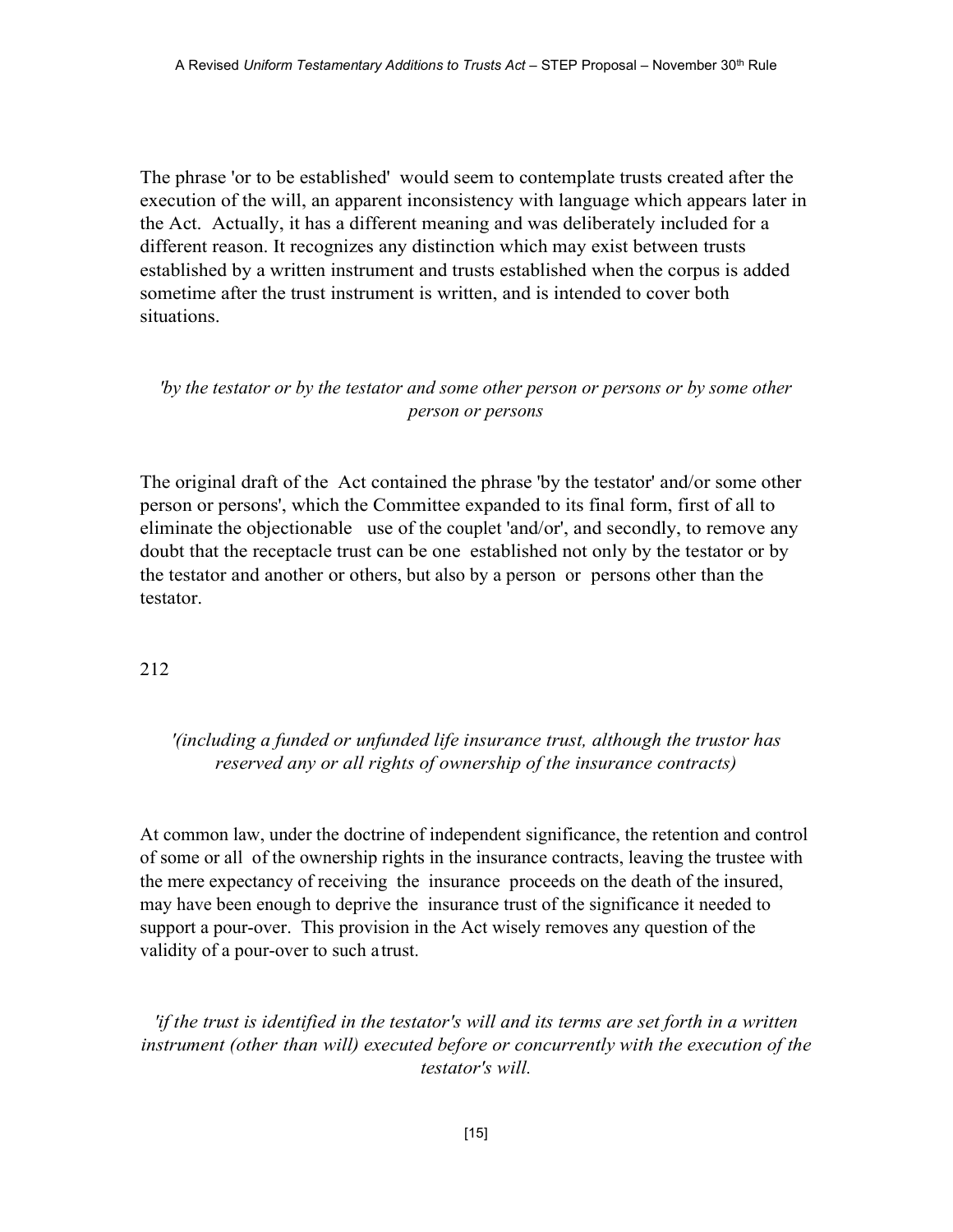Thus the Act requires that the trust instrument, in the case of a pour-over to an *inter* vivos trust, actually had been executed before or contemporaneously with the will. Parenthetically, it should be noted that where a trust and a pour-over will are executed at the same time as integral parts of an estate plan, testators and their counsel are relieved from the necessity of making certain that the trust has been executed before the pour- over will. The pour-over is valid under this provision as long as the signing of both instruments takes place as part of the same transaction.

#### 'or in the valid last will of a person who has predeceased the testator

This provision validates pour-overs to the testamentary trusts of others, but limits them to trusts contained in the will of a second testator who has predeceased the testator whose will contains the pour-over, thereby eliminating the possibility of a pour-over to a trust contained in an ambulatory will. While it is not at all clear whether the second testator must have pre-deceased the testator whose will pours over at the time of the execution of the latter's will or at the time of his death, the sense of the Act would seem to require the first result. First of all, even though a will has been properly executed by a competent testator, it could be argued that its validity does not become certain until it is admitted to probate without contest. Secondly,

#### 213

since it would appear to be the intent of the Act to eliminate the possibility of a pourover to an ambulatory will, the only way this can be achieved is to validate pourovers only to wills which can never be changed or revoked because the death of the testator has intervened. Unfortunately, the proceedings of the Commissioners shed no light on this question and it may someday come before a court for its interpretation and adjudication.

'(regardless of the existence, size or character of the corpus of the trust.)

A potentially troublesome problem in the application of the doctrine of independent significance was just how large, relatively speaking, the corpus of a pour-over trust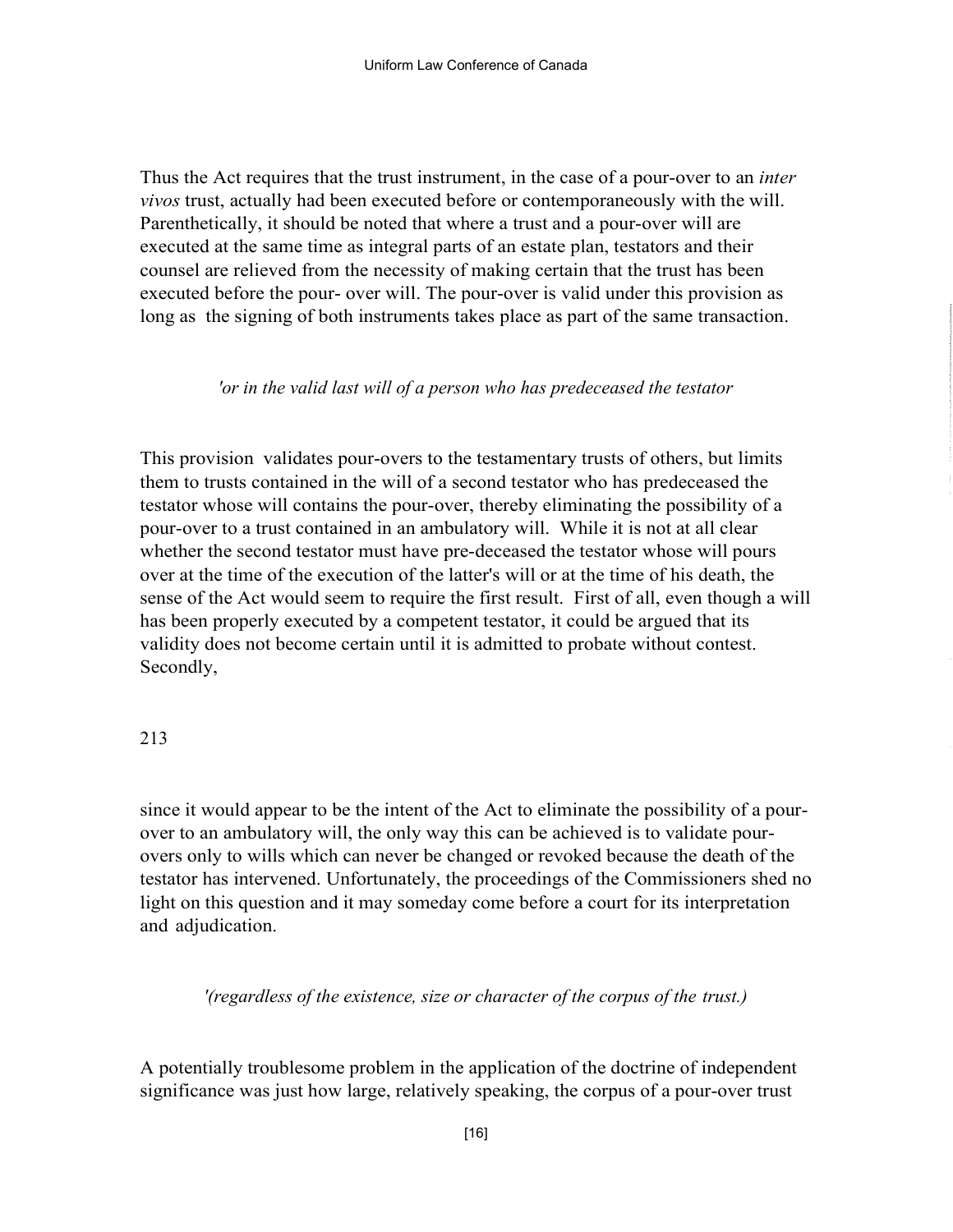had to be before it was significant enough to support the pour-over. The Uniform Act removes any requirement of testing the independent significance of the corpus of the receptacle trust. In fact, it goes much further. It eliminates the necessity that there be a trust corpus. Professor Hawley has been quite critical of this provision. In his words,

 $'...$  a trust without a corpus is nothing at all...  $\sim$  [By) definition a trust is a method of holding property, so that a trust with no assets does not exist. It has no legal significance, much less any independent significance.'

He goes on to ask if the Uniform Act and any other statutes which contain similar language, 'create a new kind of institution, a trust without a corpus' This appears to be exactly what the Act does, but it is submitted to those who might be troubled by this result, that it is better to have resolved the problem in this way than to perpetuate the doubts and uncertainties about exactly what is required to support a pour-over.

'The devise or bequest shall not be invalid because the trust is amendable or revocable, or both, or because the trust was amended after the execution of the will or after the death of the testator

This is a significant provision. It codifies a position which many courts and even a few legislatures have been unwilling to take. However, this provision does not stand for all that. it would appear to, as it is qualified by or at least must be read together with provisions of the Act that follow. All that this provision says is that a pour-over to a revocable, amendable trust is not invalid because the testator amends it during his lifetime or

214

another does so either before or after the testator's death. 1t does not determine the effect of the amendment on the pour- over.

'Unless the testator's will provides otherwise,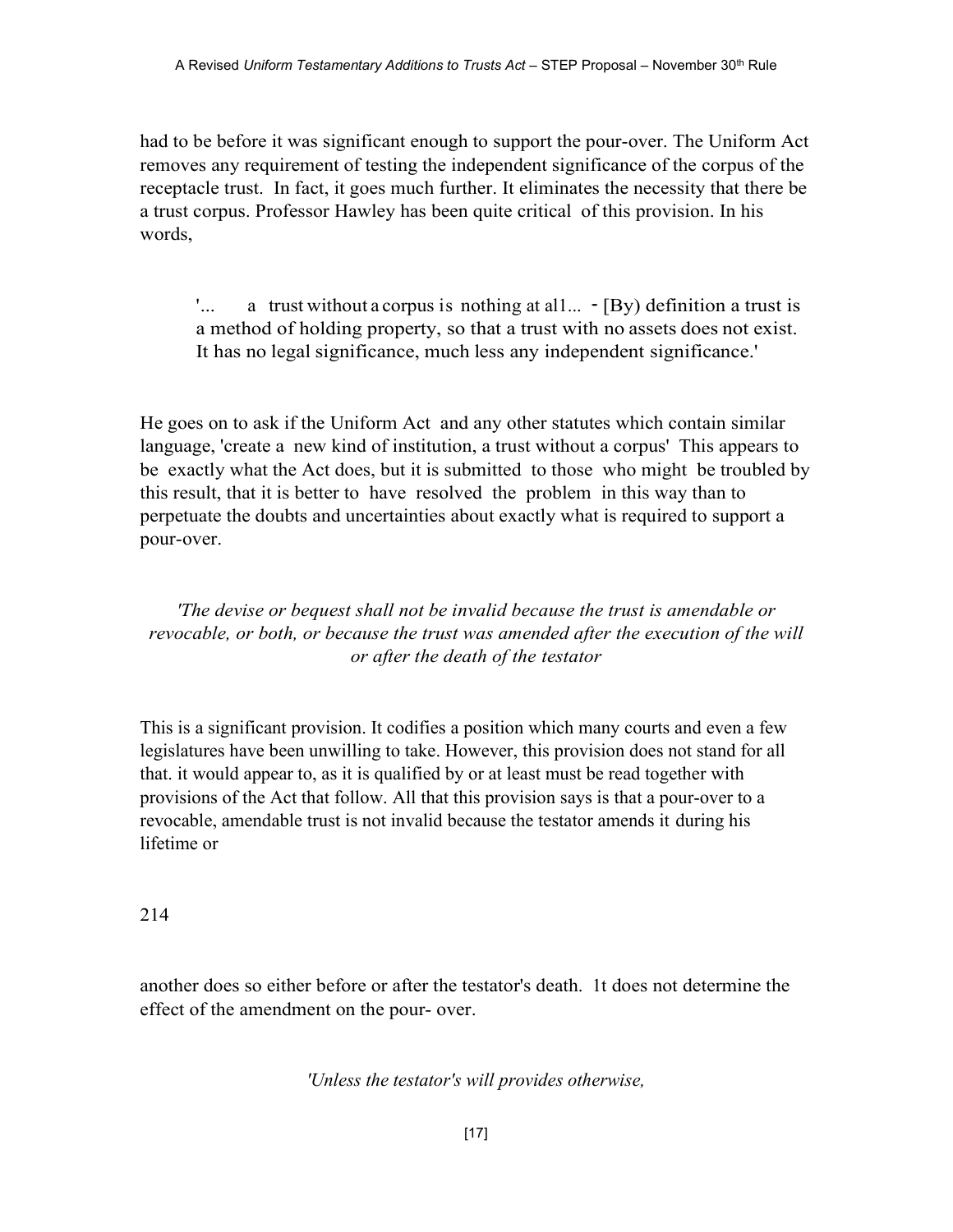By the inclusion of this clause, the Act reserves to the testator the power to provide by his will for results other than those contemplated by the provisions which follow it. Without this language, there might have been some doubt as to whether or not the testator was precluded from making other provisions in in his will.

'the property so devised or bequeathed (a) shall not be deemed to be held under a testamentary trust of the testator but shall become a part of the trust to which it is given

In brief, there is an actual pour-over and a single, non-testamentary trust results.

'and (b) shall be administered and disposed of in accordance with the provisions of the instrument or will setting forth the terms of the trust, including any amendments thereto made before the death of the testator (regardless of whether made before or after the execution of the testator's will),

This language is consistent with the intent of the Act to codify an exception to the Statute of Wills by validating pour-overs to trusts amended after the execution of the pour-over will.

'and, if the testator's will so provides, including any amendments to the trust made after the death of the testator

This provision proved to be by far the most troublesome and controversial in the course of the Conference proceedings.

 Several commissioners argued forcefully that the pour-over should be complete, not partial, that the burden should be on the testator to provide specifically for a limitation on the pour-over if that was his intention, that this provision might well create more confusion than now exists in the law, and that it would certainly create administrative problems in cases where the will was silent and the trust was amended after the death of the testator. For instance, asked one of the Commissioners, what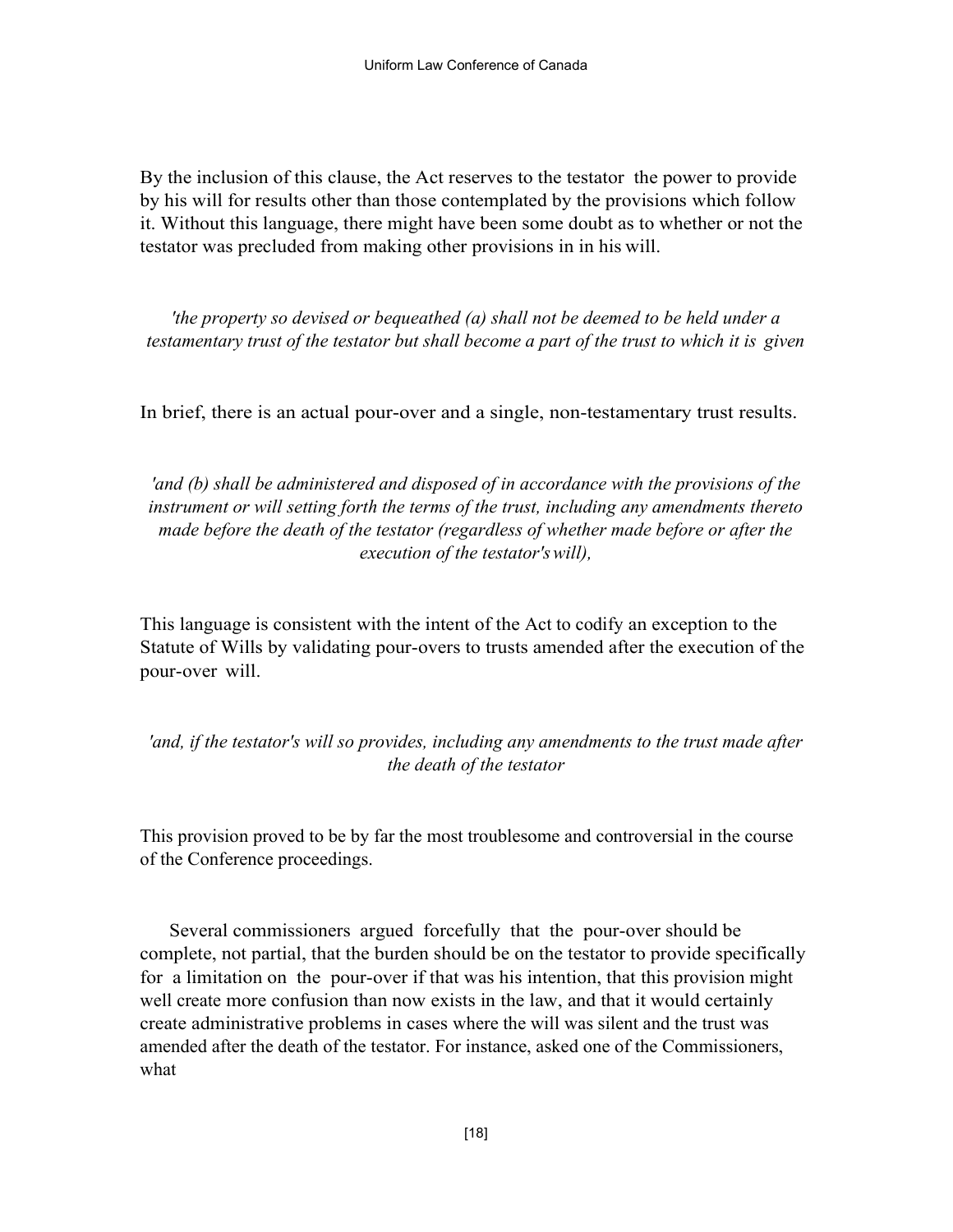#### 215

happens to the pour-over property when, after the testator's death, another who has the power to amend the trust exercises it for the purpose of replacing the incumbent trustee with another? In spite of the persuasive arguments advanced by the Commissioners who opposed the inclusion of this provision, their motion which would have had the effect of deleting it was defeated by a vote of 33 to 20. The position of the majority is sound. Despite the difficult administrative problems which might arise if there were an amendment subsequent to the testator's death, the language of the Act as finally adopted affords him better protection against his or his counsel's failure to give proper consideration to the possibility of subsequent amendments. The testator is presumed to be content with the pour-over trust as it stood at the time of his death, whereas amendments made after his death might have been very unsatisfactory and displeasing to him. Yet, the Act does not close the door. It gives him the opportunity to bestow upon another the power to make amendments after his death which may affect the use and disposition of his property. If this is what he wishes, he need only to provide for it in his will.

# 'A revocation or termination of the trust before the death of the testator shall cause the devise or bequest to lapse'

If nothing more, this provision should operate as a caveat to a testator and his attorney to make proper provisions in the farmer's will for alternative disposition of the pour-over property unless they are content to have the property pass either by intestacy if the residuary clause of the will contains the pour-over or by the residuary clause if it does not.

The Commissioners had considerable difficulty in arriving at the language in section 2 of the Act, but finally adopted the following:

'This Act shall have no effect upon any devise or bequest made prior to a will executed prior to the effective date of this Act'

Not only did the Commissioners not want the Act to have any retroactive effect, but they also did not want to infer [sic] in this section that it was declaratory of the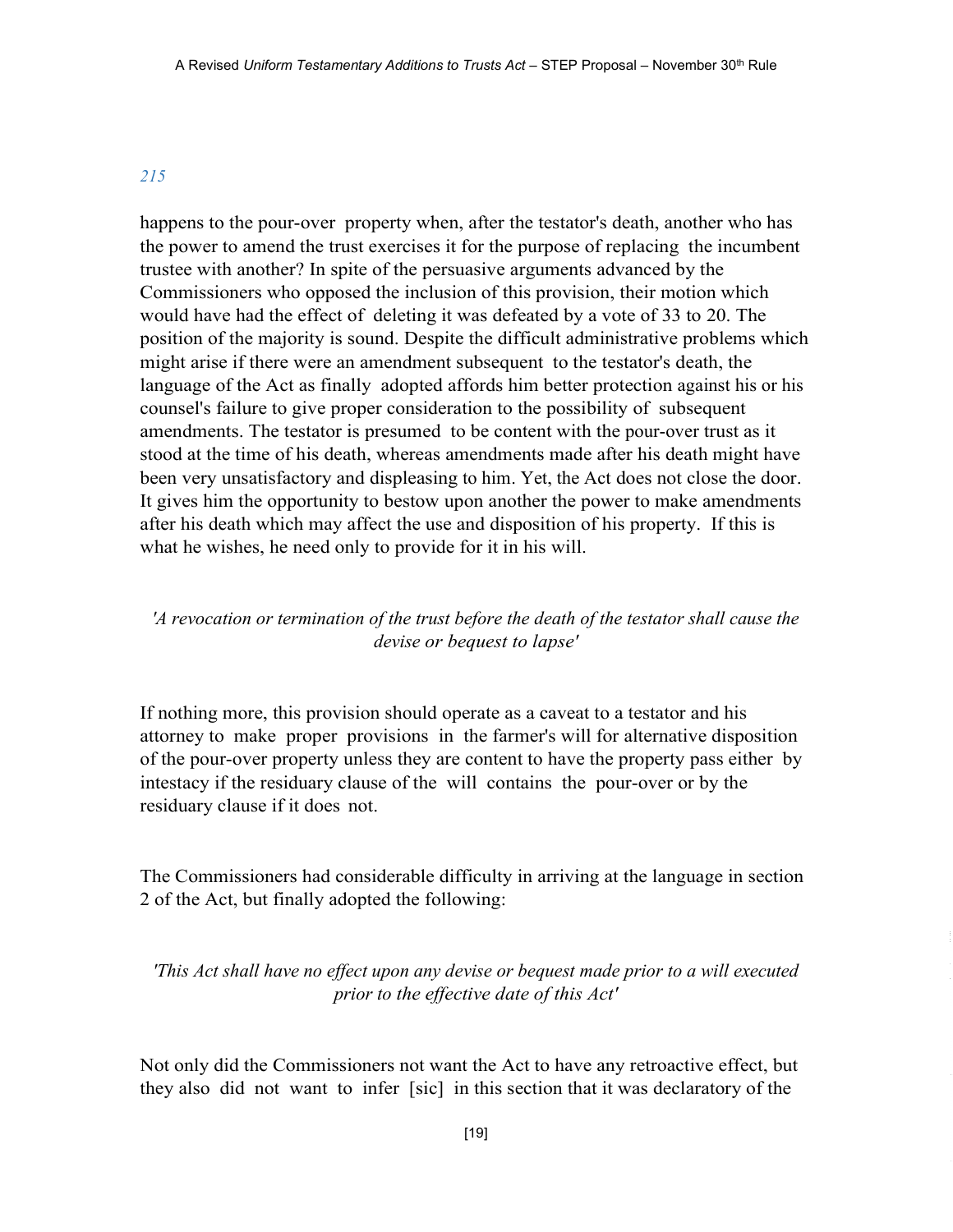existing law in a juris- diction where it was not the law prior to its enactment or that it changed the law in a jurisdiction where it a1ready was the law.

216

Actually, their difficulty in drafting section 2 stemmed from the fact that in many jurisdictions, no one knew what the law was, so that the Commissioners could not tell what effect any declaration might have. By a vote of 28 to 25, they decided to say nothing more than what appears in the section as finally adopted.

Sections 3, 4, 5, and 6 of the Act, the standard formal sections, were adopted by the Committee without comment or question.

It is recommended that the Conference direct the preparation of a draft modelled on the American Uniform Act for discussion at the next annual meeting. It will be appreciated that this legislation need not form the subject of a separate statute but might be added as a section(s) to the Uniform Wills Act or form part of the Trustee Act or its equivalent in the various provinces.

H. ALLAN LEAL,

of the Ontario Commissioners.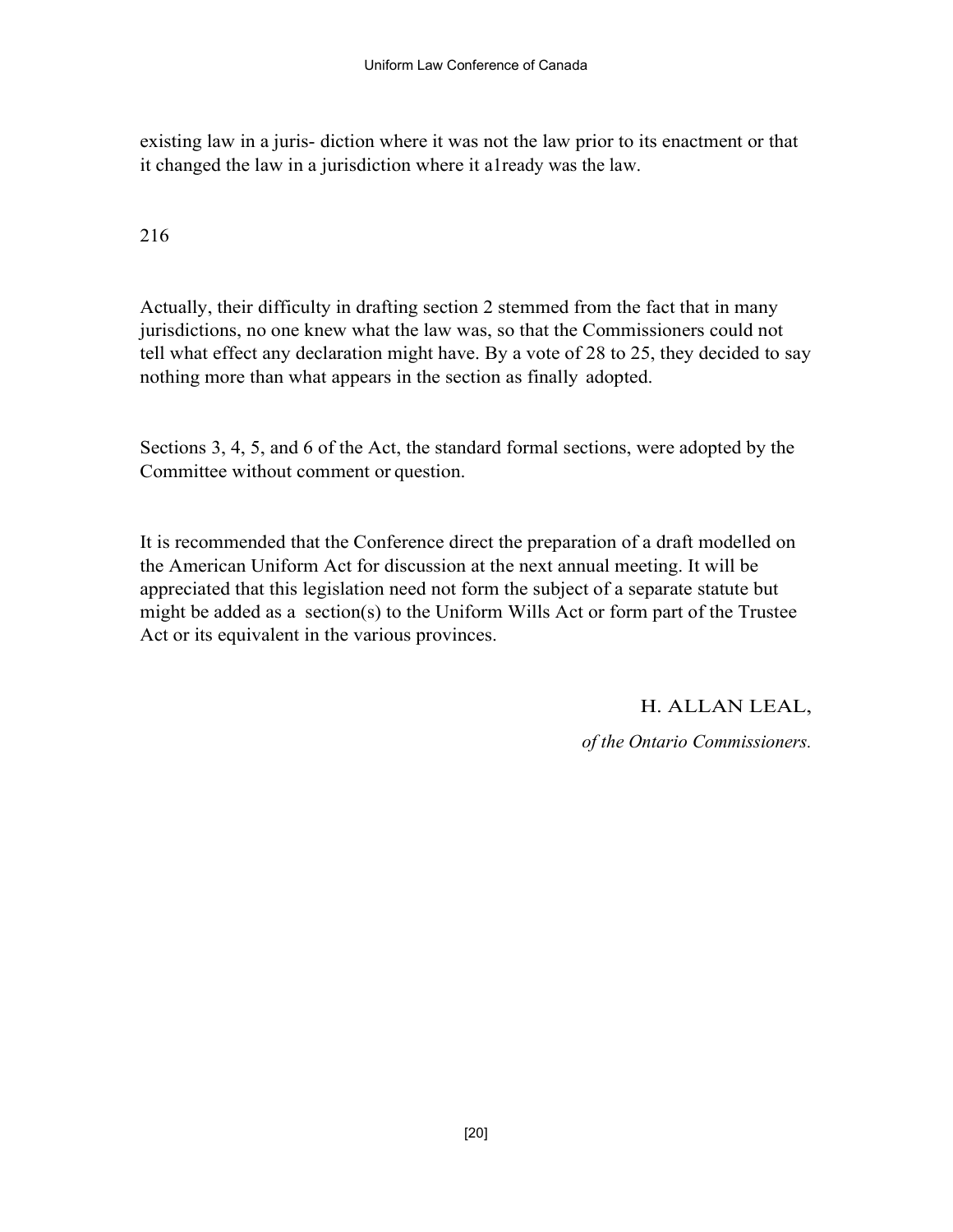# APPENDIX B

# 1968 Proceedings of the Fiftieth Annual Meeting of the Conference of Commissioners on Uniformity of Legislation in Canada

(Page 30)

Testamentary Additions to Trusts

Mr. Balkaran presented the report of the Saskatchewan Commissioners on Testamentary Additions to Trusts (Appendix Q, page. 165) After discussion, the following resolution was adopted:

RESOLVED that the matter of Testamentary Additions to Trusts be ref erred back to the Saskatchewan Commissioners with a request that they prepare a draft Testamentary Additions to Trusts Act in accordance with the decisions arrived at this meeting, that the draft be sent to each of the Local Secretaries for distribution by them to the Commissioners in their respective jurisdictions, and that, if the draft is .not disapproved by two or more jurisdictions .by notice to the Secretary of the Conference on or before the 30th day of November, 1968, it be recommended for enactment in that form.

> Note: - Copies of the draft Act were distributed in accordance with the above resolution. Disapprovals by two or more jurisdictions were not received by the Secretary by November 30, 1968, the draft Act as adopted and recommended is set out in Appendix R, page 167

> > 165

# APPENDIX Q

(See page 30)

# TESTAMENTARY ADDITIONS TO TRUSTS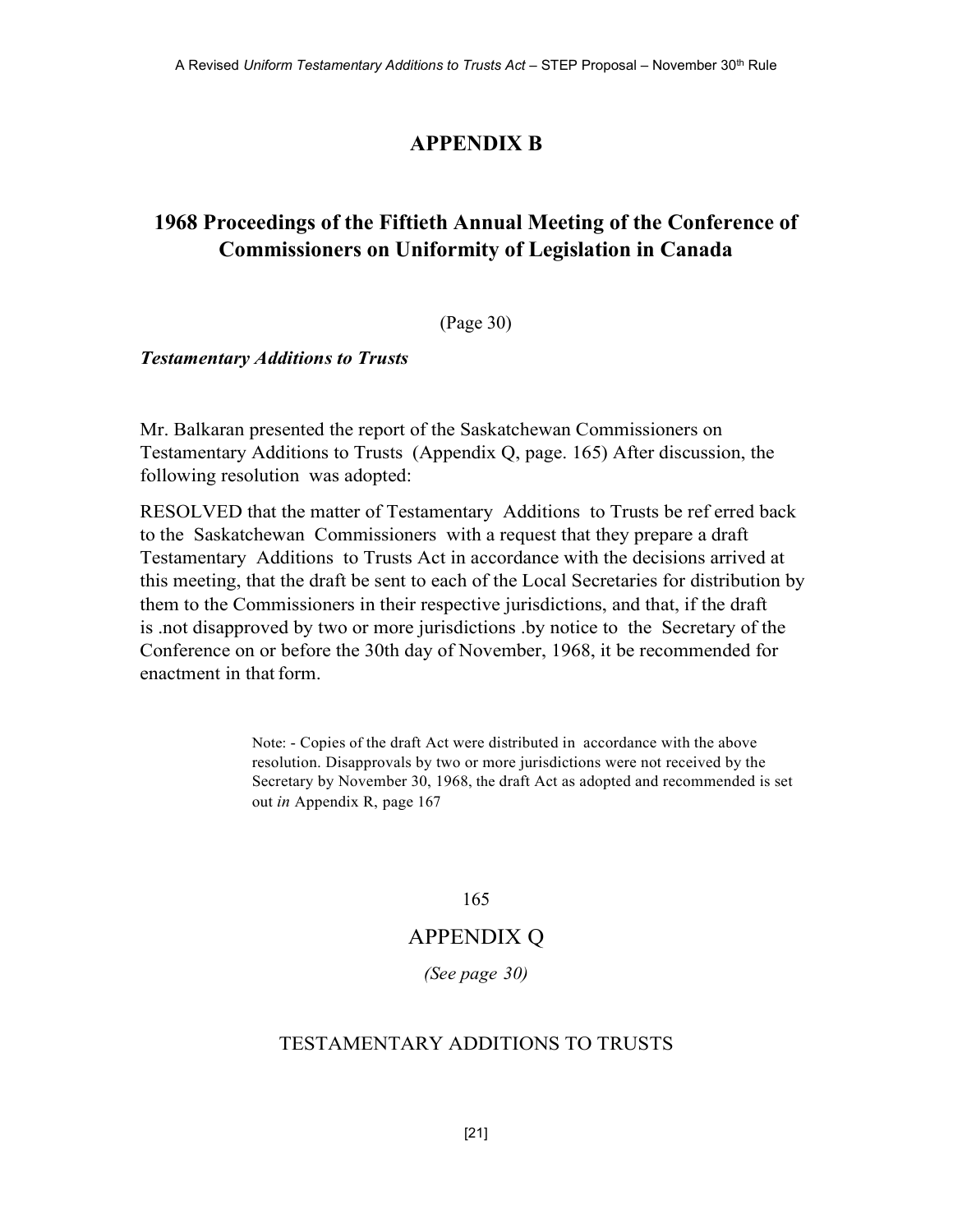#### REPORT OF THE SASKATCHEWAN COMMISSIONERS

At the 1967 annual meeting of the Conference held at St. John's, Newfoundland, Mr. Allan Leal presented the Report of the Ontario Commissioners on the subject of testamentary additions to trusts. (See 1967 Proceedings at p. 207 et seq.). After discussion a resolution was passed referring the matter to the Saskatchewan Commissioners for preparation of a draft Bill for consideration at the 1968 meeting of the Conference. (See:1967 Proceedings at p. 26). A copy of the draft Bill is appended hereto as Appendix A

In the draft Bill the Saskatchewan Commissioners have followed very closely the text of the model American Uniform Act. However, section 1of that Act has been broken down into a number of sections and subsections in an effort to facilitate the reading and understanding of the Bill.

All of which is respectfully submitted.

ANDREW C. BALK.ARAN

for the Saskatchewan Commissioners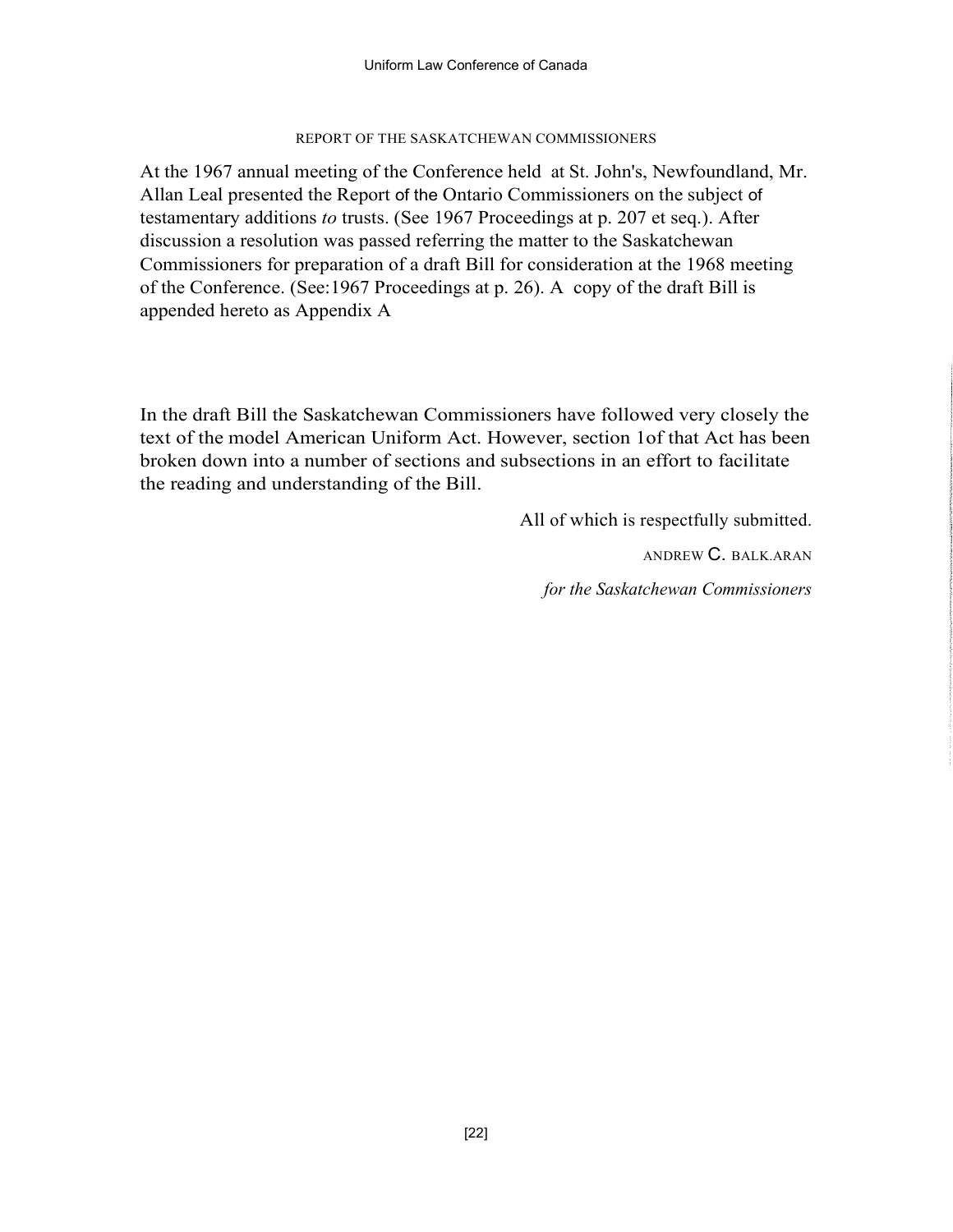#### Appendix A

#### TESTAMENTARY ADDITIONS TO TRUSTS ACT

1. This Act may be cited as the Testamentary Additions to Trusts Act.

2. (1) A testator may by will make a devise or bequeath, the validity of which is determinable by the law of (name of province), to the trustee or trustees of a trust established or to be established

- (a) by the testator;
- (b) by the testator and some other person or persons; or
- (c) by some other person or persons,

if the trust, regardless of the existence, size or character of the corpus thereof, is identified in the will of the testator and the terms of the trust are set forth;

- (d) in a written instrument, other than a will, executed before or concurrently with the will of the testator; or
- (e) in the valid last will of-a person who has predeceased the testator.

(2) A trust mentioned in subsection (1) includes a funded or unfunded life insurance trust, notwithstanding that the trustor has reserved any or all rights of ownership of the insurance contract.

(3) A devise or bequest made under subsection (1) shall not be invalid because the trust

(a) is amendable or revocable or both; or

(b) was amended after the execution of the will, or after the death of the testator.

 $(1)$  Where, in accordance with the provisions of section 2, a testator devises or bequeaths property to a trustee or trustees, unless the will of the testator otherwise provides, the property so devised or bequeathed

Testamentary additions to trusts

Short title

Trust Includes life insurance

trust

Amendable trust not to invalidate devise or bequest

Property devised to trust be-<br>
comes part of and  $\begin{array}{c} 3. \\ a \end{array}$ administered in accordance with terms the trust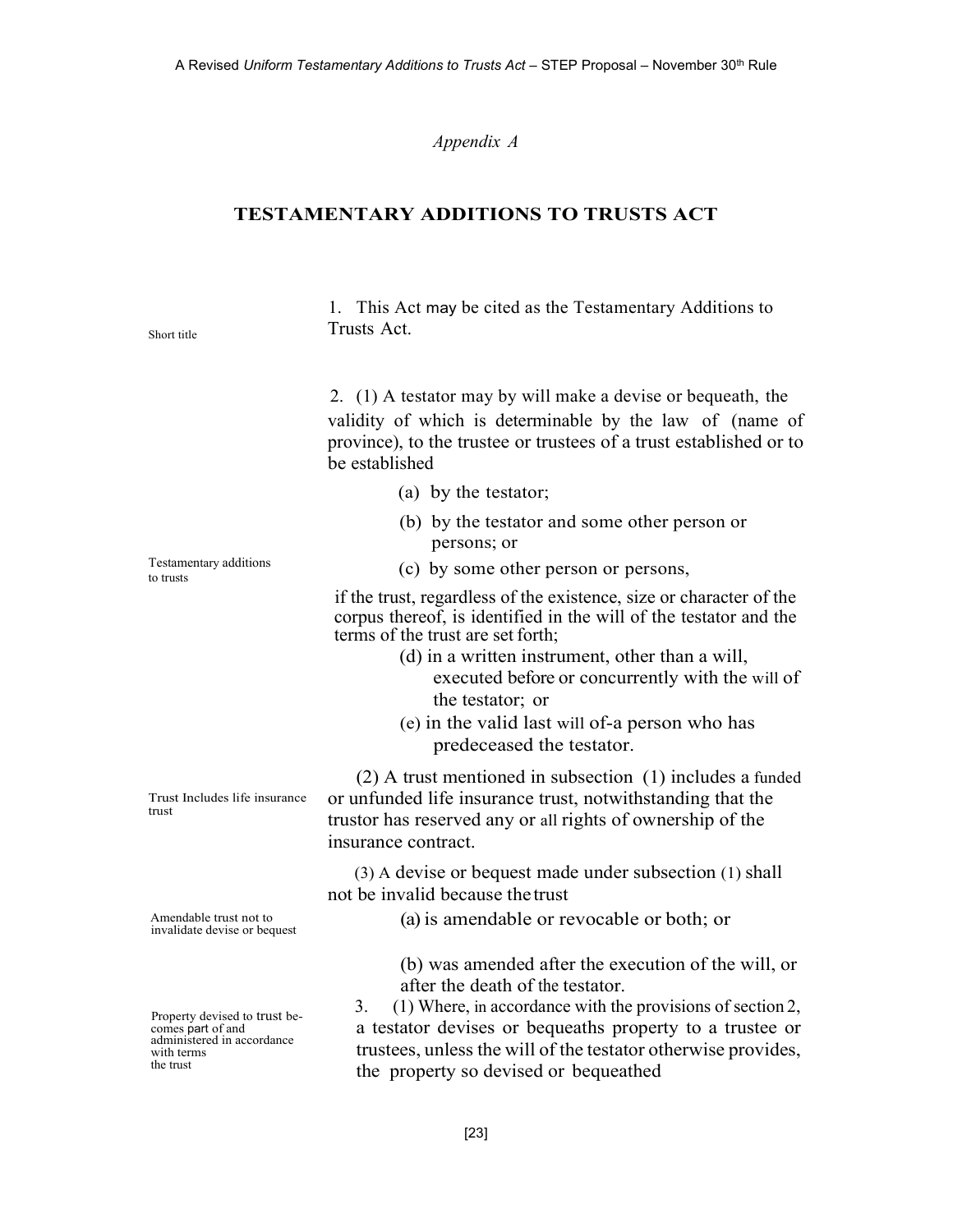(a) shall not be deemed to be held under a testamentary trust of the testator but shall become part of the trust to which it is given; and

(b) shall be administered and disposed of in accordance with the provisions of the instrument or will setting forth the terms of the trust.

(2) A trust to ·which property. is devised or bequeathed by a

testator includes

| Trust Includes amendments<br>thereto | any amendments made thereto before the death<br>(a)<br>of the testator, notwithstanding that the amendments<br>were made before or after the execution of the will of<br>the testator; and<br>(b) where the will of the testator so provides, any<br>amendments to the trust after the death of the<br>testator. |
|--------------------------------------|------------------------------------------------------------------------------------------------------------------------------------------------------------------------------------------------------------------------------------------------------------------------------------------------------------------|
| Laps or devise or bequest            | 4. The revocation or termination of a trust to which a testator<br>has devised or bequeathed property before the death of the<br>testator shall cause the devise or bequest to lapse.                                                                                                                            |
| Effect on prior wills                | 5. This Act has no effect upon any devise, or bequest made<br>by a will executed prior to the effective date of this Act.                                                                                                                                                                                        |
| Uniformity of interpretation         | 6. This Act shall be so construed as to effectuate its general<br>purpose to make uniform the law of those provinces which<br>enact it.                                                                                                                                                                          |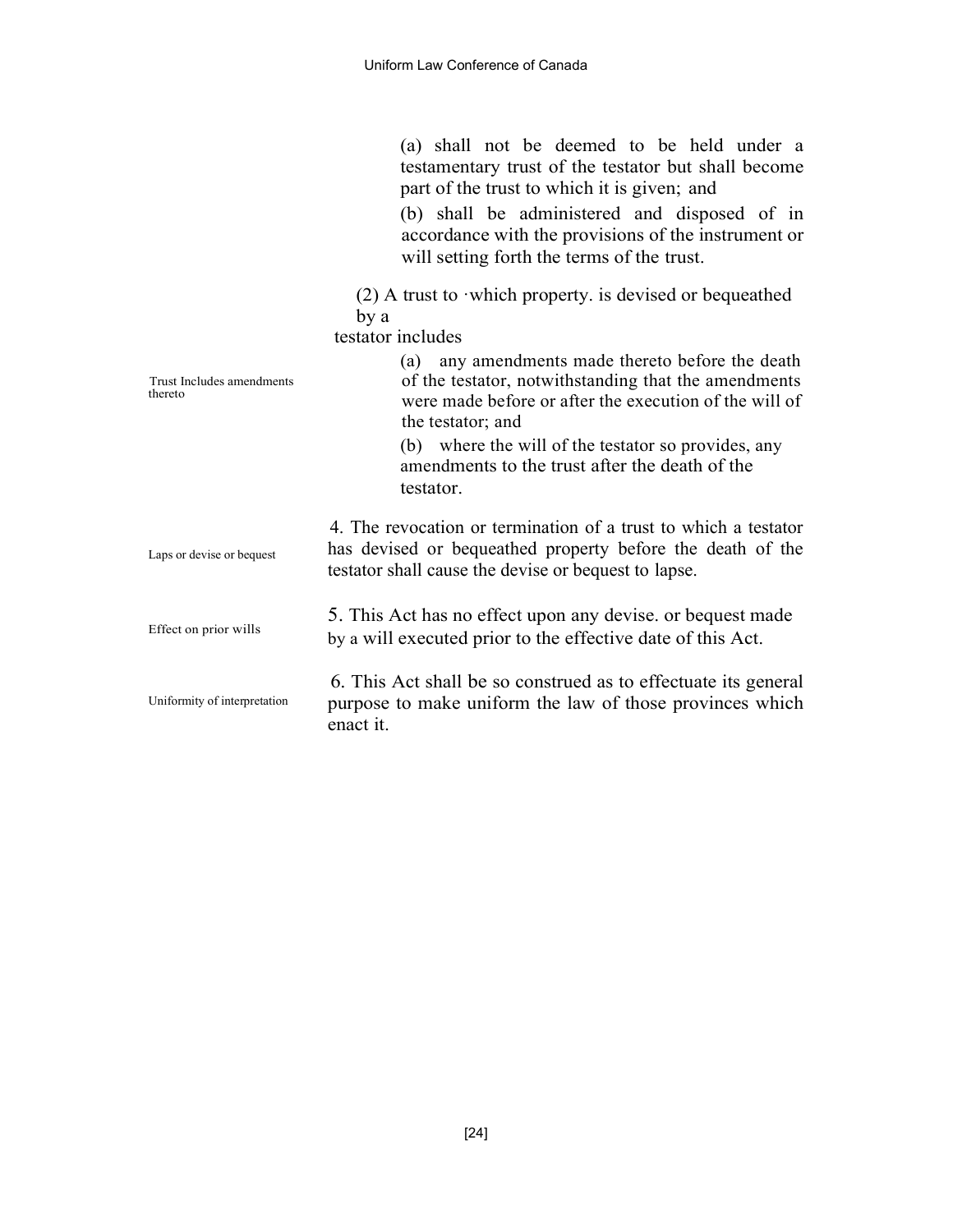# Appendix D

# Draft Uniform Testamentary Additions to Trusts Act

1. This Act may be cited as the Uniform Testamentary Additions to Trusts Act.

2. (1) A testator may by will make a devise or bequest, the validity of which is determinable by the law of [name of the enacting jurisdiction], to the trustee or trustees of a trust established or to be established

a. by the testator;

b. by the testator and some other person or persons; or

c. by some other person or persons, if the trust, regardless of the existence, size or character of the corpus thereof, is identified in the will of the testator and the terms of the trust are set forth;

d. in a written instrument, other than a will, executed before or currently with the will of the testator; or

e. in the valid last will of a person who has predeceased the testator.

(2) A trust mentioned in subsection (1) includes a funded or unfunded life insurance trust, notwithstanding that the trustor has reserved any or all rights of ownership of the insurance contract.

(3) In this Act "plan" means:

a. a pension, retirement, welfare or profit-sharing fund, trust, scheme, contract or arrangement for the benefit of employees, former employees, agents or former agents of an employer or their dependants or beneficiaries, whether created by or pursuant to a statute or otherwise,

b. a fund, trust, scheme, contract or arrangement for the payment of an annuity for life or for a fixed or variable term or under which money is paid for the purpose of providing, on the happening of a specified event, for the purchase of, or the payment of, an annuity for life or for a fixed or variable term, whether created before or after this section comes into force,

c. a registered retirement savings plan or registered retirement income fund as defined in the *Income Tax Act* (Canada),

d. a Tax-Free Savings Account within the meaning of section 146.2 of the *Income Tax Act* (Canada), or

e. a fund, trust, scheme, contract or arrangement prescribed in the regulations.